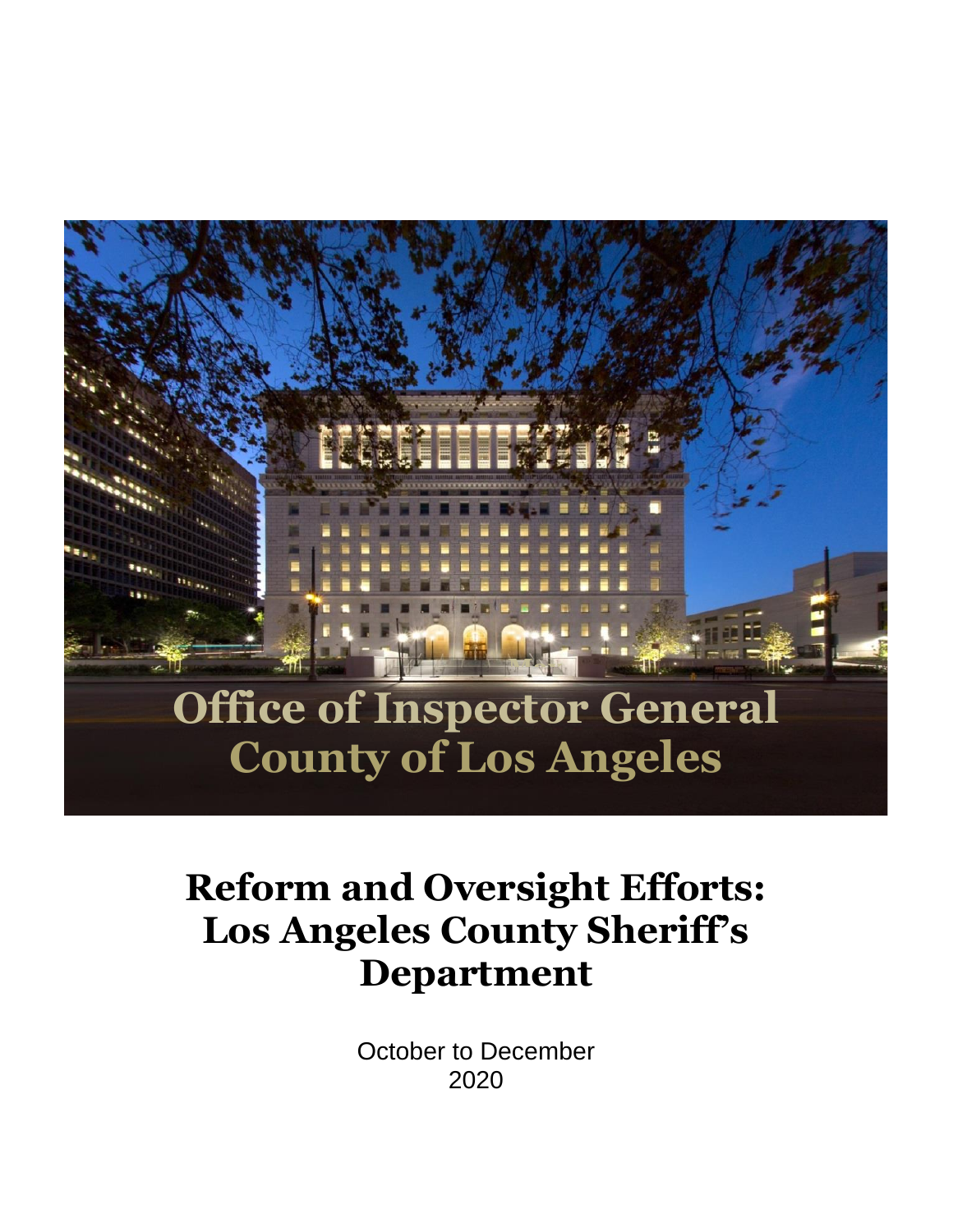# **Table of Contents**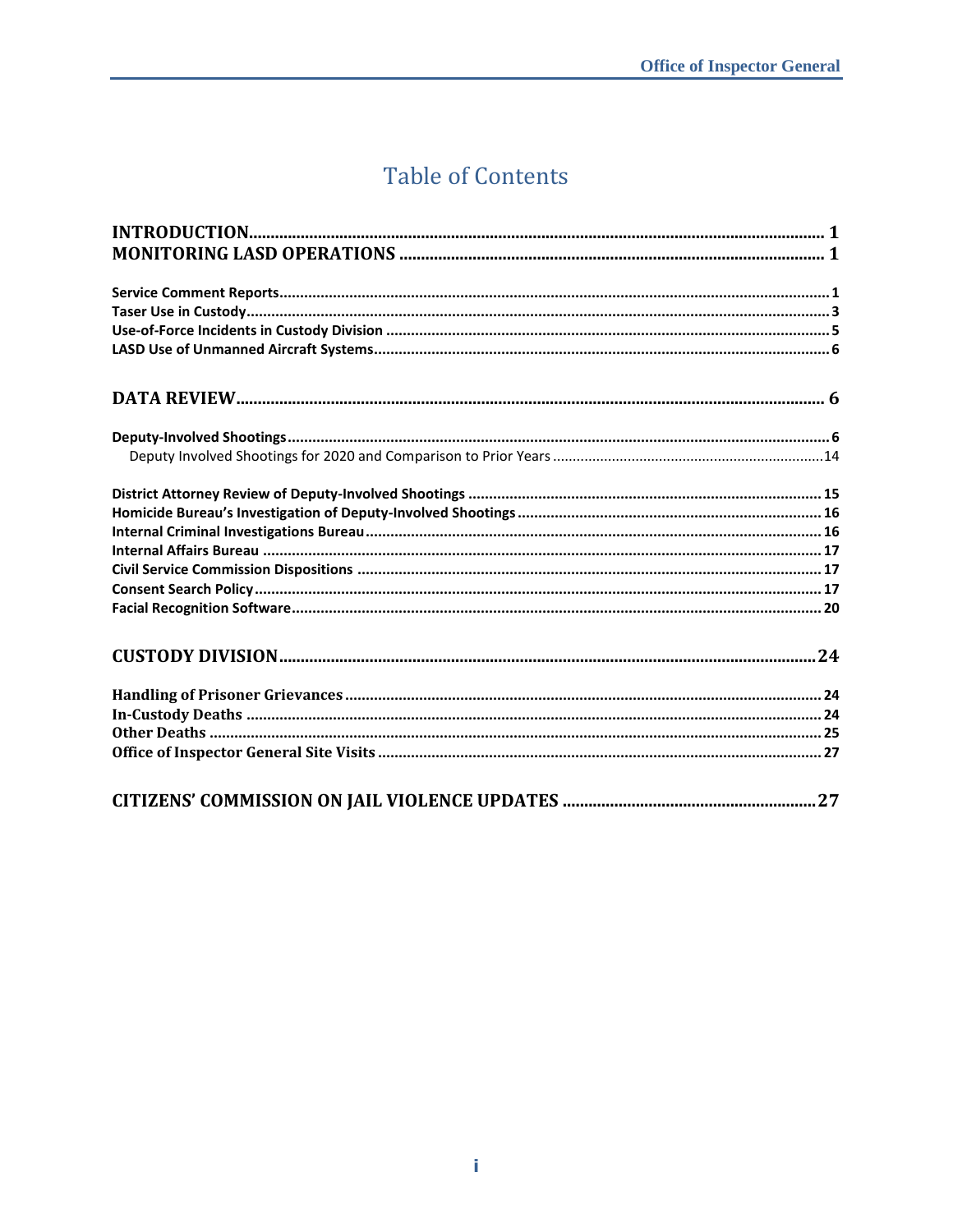#### <span id="page-2-0"></span>**INTRODUCTION**

This report describes a portion of the Office of Inspector General's monitoring, auditing, and review of activities related to the Los Angeles County Sheriff's Department (LASD) that occurred from October 1, 2020, through December 31,  $2020.<sup>1</sup>$ 

#### <span id="page-2-1"></span>**MONITORING LASD OPERATIONS**

#### <span id="page-2-2"></span>**Service Comment Reports**

In accordance with LASD policies, the Department accepts and reviews all comments from members of the public about departmental service or employee performance.<sup>2</sup> LASD categorizes these comments into three categories:

- External Commendation: an external communication of appreciation for and/or approval of service provided by LASD members;
- Service Complaint: an external communication of dissatisfaction with LASD service, procedure or practice, not involving employee misconduct; and
- Personnel Complaint: an external allegation of misconduct, either a violation of law or LASD policy, against any member of LASD. 3

The Office of Inspector General continues to have concerns of possible inconsistencies in the handling of these service comments. The Office of Inspector General continues to monitor these comments made by the public to identify inconsistencies in the documentation, investigation, and resolution of the service comments and opine on steps forward to establish consistent protocols for processing these comments and reporting the outcomes to complainants.

The following chart lists the number and types of comments reported for each station or unit. 4

 $1$  The report will note if the data reflects something other than what was gathered between October 1, 2020 and December 31, 2020.

<sup>2</sup> *See* Los Angeles County Sheriff's Department, *Manual of Policies and Procedures*, 3-04/10.00, "Department Service Reviews."

 $3$  It is possible for an employee to get a Service Complaint and Personnel Complaint based on the same incident in question.

<sup>4</sup> This data was obtained from LASD's Performance Recording and Monitoring System on January 5, 2021, and reflects the data provided as of that date.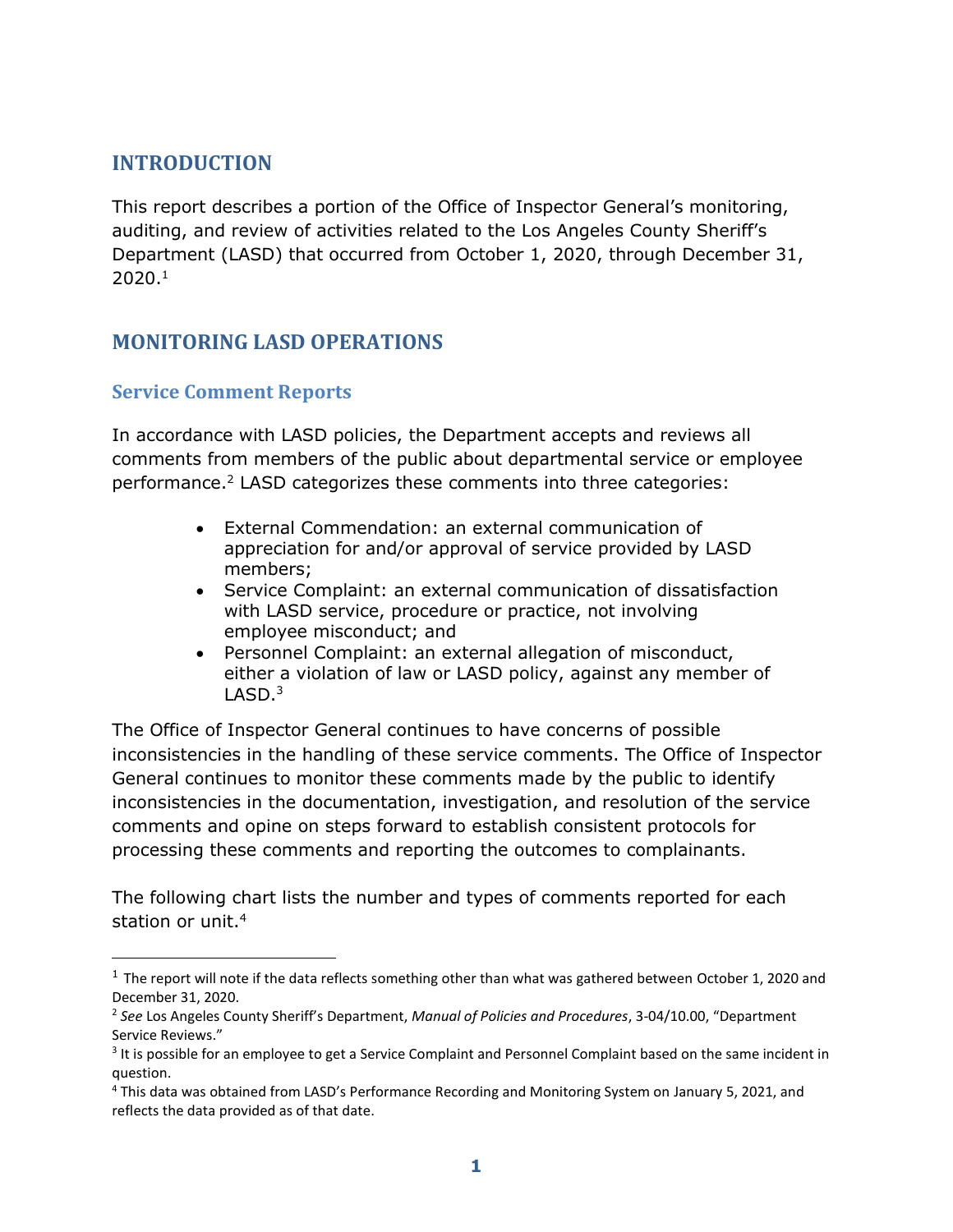| <b>INVESTIGATING BUREAU/STATION/FACILITY</b> | <b>COMMENDATIONS</b> | <b>PERSONNEL</b><br><b>COMPLAINTS</b> | <b>SERVICE</b><br><b>COMPLAINTS</b> |
|----------------------------------------------|----------------------|---------------------------------------|-------------------------------------|
| ADM: EAST PATROL ADM HQ                      | $\mathbf{1}$         | 0                                     | 0                                   |
| ADM: SOUTH PATROL ADM HQ                     | 0                    | 1                                     | 0                                   |
| <b>ALD: ALTADENA STN</b>                     | 8                    | 5                                     | 0                                   |
| <b>AVA: AVALON STN</b>                       | 0                    | 0                                     | 1                                   |
| CCS: COMMUNITY COLLEGE BUREAU                | 3                    | 0                                     | 0                                   |
| CCS: CUSTODY COMPL & SUSTAIN BUREAU          | 1                    | 0                                     | 0                                   |
| <b>CEN: CENTURY STN</b>                      | 5                    | 10                                    | 3                                   |
| <b>CER: CERRITOS STN</b>                     | 5                    | 1                                     | $\overline{2}$                      |
| CMB: CIVIL MANAGEMENT BUREAU                 | 7                    | 1                                     | $\mathbf{1}$                        |
| CNT: COURT SERVICES CENTRAL                  | 1                    | 2                                     | 0                                   |
| COB: CENTRAL OPS BUREAU                      | 0                    | 1                                     | 0                                   |
| COM: COMPTON STN                             | 0                    | 4                                     | $\mathsf{3}$                        |
| CPB: COMMUNITY PARTNERSHIP BUREAU            | 1                    | 1                                     | 0                                   |
| CRV : CRESCENTA VALLEY STN                   | 3                    | 3                                     | 0                                   |
| <b>CSB: COUNTY SERVICES BUREAU</b>           | 3                    | 3                                     | $\overline{2}$                      |
| <b>CSN: CARSON STN</b>                       | 3                    | 6                                     | 3                                   |
| CST: COURT SERVICES TRANSPORTATION           | 0                    | 3                                     | $\overline{2}$                      |
| <b>ELA: EAST LA STN</b>                      | 6                    | 5                                     | 3                                   |
| <b>EOB: EMERGENCY OPER BUREAU</b>            | 1                    | 0                                     | 0                                   |
| <b>EST: COURT SERVICES EAST</b>              | $\mathbf{1}$         | 3                                     | $\mathbf{1}$                        |
| FCC: FRAUD & CYBER CRIMES BUREAU             | 1                    | 0                                     | $\Omega$                            |
| HOM: HOMICIDE BUREAU                         | $\overline{0}$       | R                                     | 1                                   |
| <b>HTB: HUMAN TRAFFICKING BUREAU</b>         | 0                    | 1                                     | 0                                   |
| IAB : INTERNAL AFFAIRS BUREAU                | $\mathbf{1}$         | 1                                     | 0                                   |
| <b>IND: INDUSTRY STN</b>                     | 3                    | 8                                     | 4                                   |
| IRC: INMATE RECEPTION CENTER                 | 3                    | 1                                     | 0                                   |
| <b>LCS: LANCASTER STN</b>                    | 8                    | 19                                    | 4                                   |
| LKD: LAKEWOOD STN                            | 7                    | 10                                    | 4                                   |
| LMT: LOMITA STN                              | 5                    | 4                                     | $\overline{2}$                      |
| MAR: MARINA DEL REY STN                      | 2                    |                                       | 0                                   |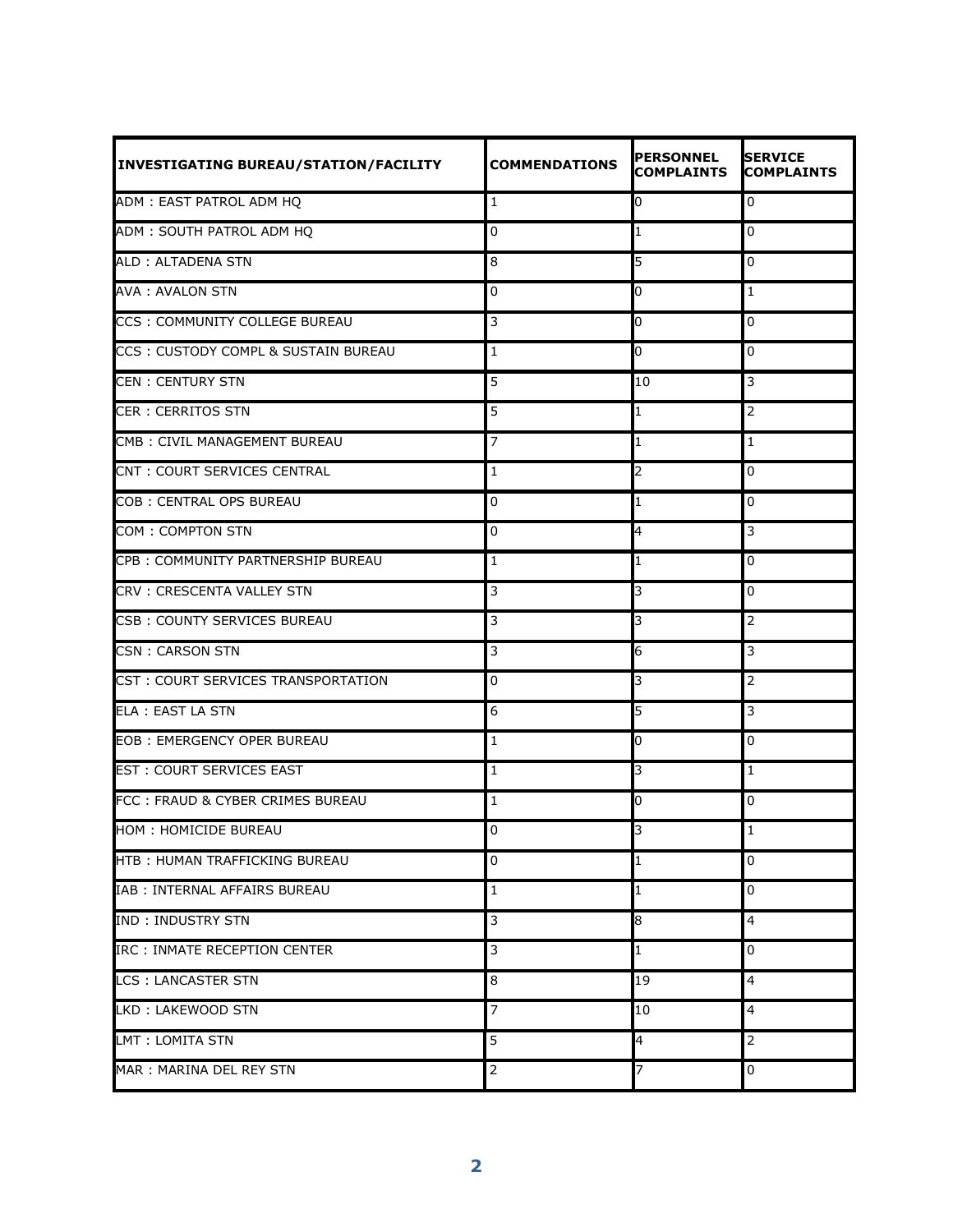| <b>INVESTIGATING BUREAU/STATION/FACILITY</b> | <b>COMMENDATIONS</b> | <b>PERSONNEL</b><br><b>COMPLAINTS</b> | <b>SERVICE</b><br><b>COMPLAINTS</b> |
|----------------------------------------------|----------------------|---------------------------------------|-------------------------------------|
| MCJ: MEN'S CENTRAL JAIL                      | 0                    | 1                                     | 0                                   |
| MLH: MALIBU/LOST HILLS STN                   | 10                   | 8                                     | $\overline{3}$                      |
| <b>MTL: METROLINK</b>                        | 1                    | 0                                     | 0                                   |
| NCF: NORTH CO. CORRECTL FAC                  | 3                    | 0                                     | 0                                   |
| NWK: NORWALK REGIONAL STN                    | 7                    | 9                                     | 4                                   |
| OSS: OPERATION SAFE STREETS BUREAU           | 0                    | 2                                     | 1                                   |
| PER : PERSONNEL ADMIN                        | 1                    | 0                                     | 0                                   |
| PKB: PARKS BUREAU                            | 0                    | 2                                     | $\mathbf{1}$                        |
| PLM: PALMDALE STN                            | 18                   | 28                                    | 3                                   |
| PRV: PICO RIVERA STN                         | 6                    | 1                                     | $\overline{2}$                      |
| RIB : RECORDS & IDENTIFICATION               | 0                    | 1                                     | 0                                   |
| <b>RMB: RISK MANAGEMENT BUREAU</b>           | 1                    | 1                                     | 0                                   |
| <b>SCV: SANTA CLARITA VALLEY STN</b>         | 24                   | 11                                    | $\mathbf{1}$                        |
| <b>SDM: SAN DIMAS STN</b>                    | 13                   | 5                                     | 0                                   |
| <b>SEB: SPECIAL ENFORCEMENT BUR</b>          | 0                    | 2                                     | $\overline{0}$                      |
| SHR: OFFICE OF THE SHERIFF                   | 0                    | 3                                     | $\overline{2}$                      |
| SIB: SHERIFF INFORMATION BUREAU              | 0                    | 2                                     | $\mathbf{1}$                        |
| SLA: SOUTH LOS ANGELES STATION               | 6                    | 8                                     | 1                                   |
| TEM: TEMPLE CITY STN                         | 5                    | 7                                     | $\mathbf{1}$                        |
| TRP: TRAP                                    | $\mathbf{1}$         | 0                                     | $\overline{0}$                      |
| TSB: TRANSIT SERVICES BUREAU                 | 0                    | 6                                     | $\overline{2}$                      |
| <b>TT: TWIN TOWERS</b>                       | $\pmb{0}$            |                                       | $\Omega$                            |
| <b>UNK: UNKNOWN</b>                          | 0                    | 0                                     | $\mathbf{1}$                        |
| WAL: WALNUT/SAN DIMAS STN                    | 10                   | 3                                     | $\overline{3}$                      |
| WHD: WEST HOLLYWOOD STN                      | 13                   | 10                                    | 3                                   |
| WST: COURT SERVICES WEST                     | $\mathbf{1}$         | 0                                     | 0                                   |
| Total:                                       | 199                  | 214                                   | 65                                  |

# <span id="page-4-0"></span>**Taser Use in Custody**

The Office of Inspector General has compiled the number of times LASD has deployed a Taser in custodial settings from January 2018, through December 2020.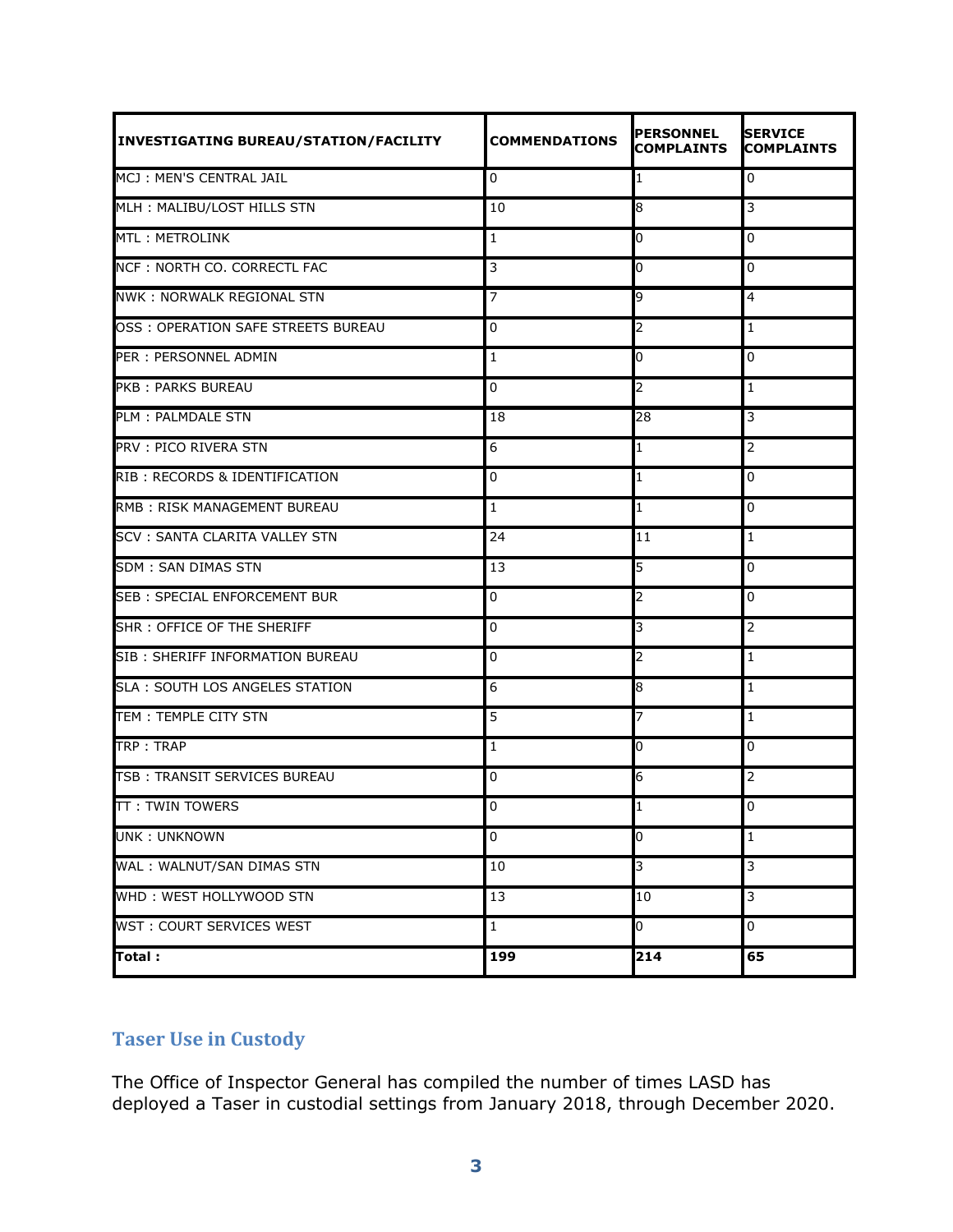| <b>Month</b>      | <b>Number of Taser Deployments</b> |
|-------------------|------------------------------------|
| January 2018      | 5                                  |
| February 2018     | $\overline{2}$                     |
| March 2018        | $\overline{7}$                     |
| April 2018        | 7                                  |
| May 2018          | $\overline{0}$                     |
| June 2018         | $\overline{4}$                     |
| <b>July 2018</b>  | 6                                  |
| August 2018       | 7                                  |
| September 2018    | $\overline{3}$                     |
| October 2018      | $\overline{5}$                     |
| November 2018     | $\overline{3}$                     |
| December 2018     | $\overline{1}$                     |
| January 2019      | 9                                  |
| February 2019     | 9                                  |
| <b>March 2019</b> | $\overline{5}$                     |
| April 2019        | $\overline{\mathcal{L}}$           |
| May 2019          | $\mathbf{1}$                       |
| June 2019         | $\overline{2}$                     |
| <b>July 2019</b>  | 6                                  |
| August 2019       | 9                                  |
| September 2019    | $\overline{6}$                     |
| October 2019      | 3                                  |
| November 2019     | 6                                  |
| December 2019     | $\overline{5}$                     |
| January 2020      | 5                                  |
| February 2020     | $\overline{3}$                     |
| March 2020        | $\overline{3}$                     |
| April 2020        | $\overline{4}$                     |
| May 2020          | $\overline{3}$                     |
| June 2020         | 5                                  |
| <b>July 2020</b>  | $\mathbf{1}$                       |
| August 2020       | $\overline{\mathbf{3}}$            |
| September 2020    | $\overline{4}$                     |
| October 2020      | 3                                  |
| November 2020     | $\overline{\mathbf{3}}$            |
| December 2020     | 6                                  |

The numbers below were gathered from the LASD's *Monthly Force Synopsis*, which LASD produces and provides to the Office of Inspector General each month.<sup>5</sup>

<sup>&</sup>lt;sup>5</sup> The Office of Inspector General is not opining on whether the use of the Taser in each of these incidents was permissible under LASD's policies and/or if the Taser was deployed lawfully. During the presentation of the Quarterly Report for the first quarter at the Cluster Agenda Review for Public Safety, there was a discussion regarding the possibility of supplementing Taser usage data. The Office of Inspector General is in the process of devising the best way to present the data in a more meaningful way.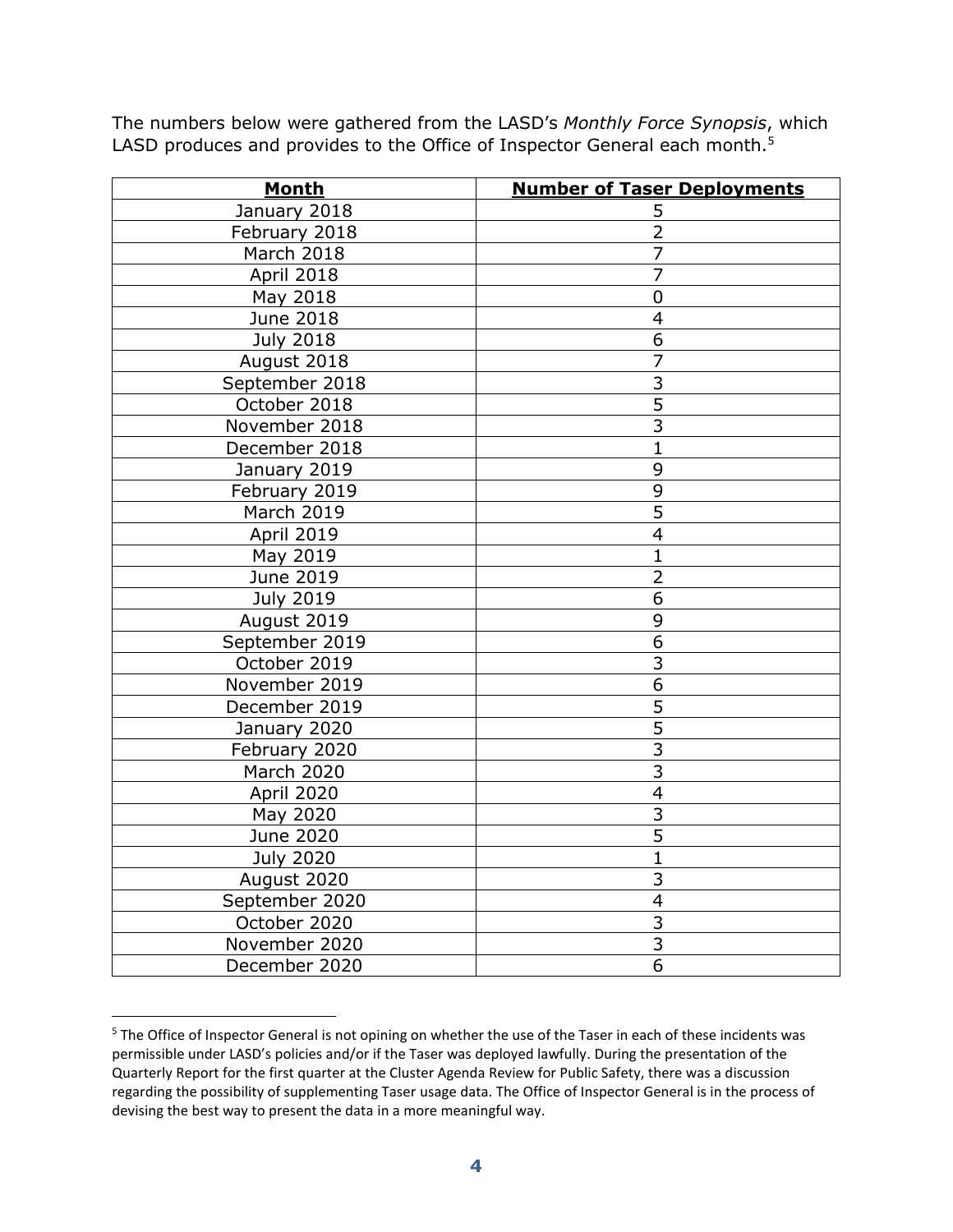#### <span id="page-6-0"></span>**Use-of-Force Incidents in Custody Division**

The Office of Inspector General monitors LASD's staff-on-prisoner use of force incidents, prisoner-on-prisoner violence, and assaults by prisoners on LASD personnel. LASD reports the following numbers for the uses of force within its Custody Division through March of this year. LASD is still verifying the accuracy of the reporting of incidents which occurred subsequent to March 2020.

#### Prisoner-on-staff Assaults:

| 144 |
|-----|
| 173 |
| 131 |
| 115 |
| 122 |
| 132 |
| 164 |
| 136 |
| 131 |
| 91  |
|     |

Prisoner-on-prisoner Assaults:

| $1st$ Quarter of 2018           | 871 |
|---------------------------------|-----|
| 2 <sup>nd</sup> Quarter of 2018 | 905 |
| 3rd Quarter of 2018             | 988 |
| 4 <sup>th</sup> Quarter of 2018 | 881 |
| 1 <sup>st</sup> Quarter of 2019 | 769 |
| 2 <sup>nd</sup> Quarter of 2019 | 794 |
| 3rd Quarter of 2019             | 858 |
| 4 <sup>th</sup> Quarter of 2019 | 709 |
| 1st Quarter of 2020             | 717 |
| 2 <sup>nd</sup> Quarter of 2020 | 496 |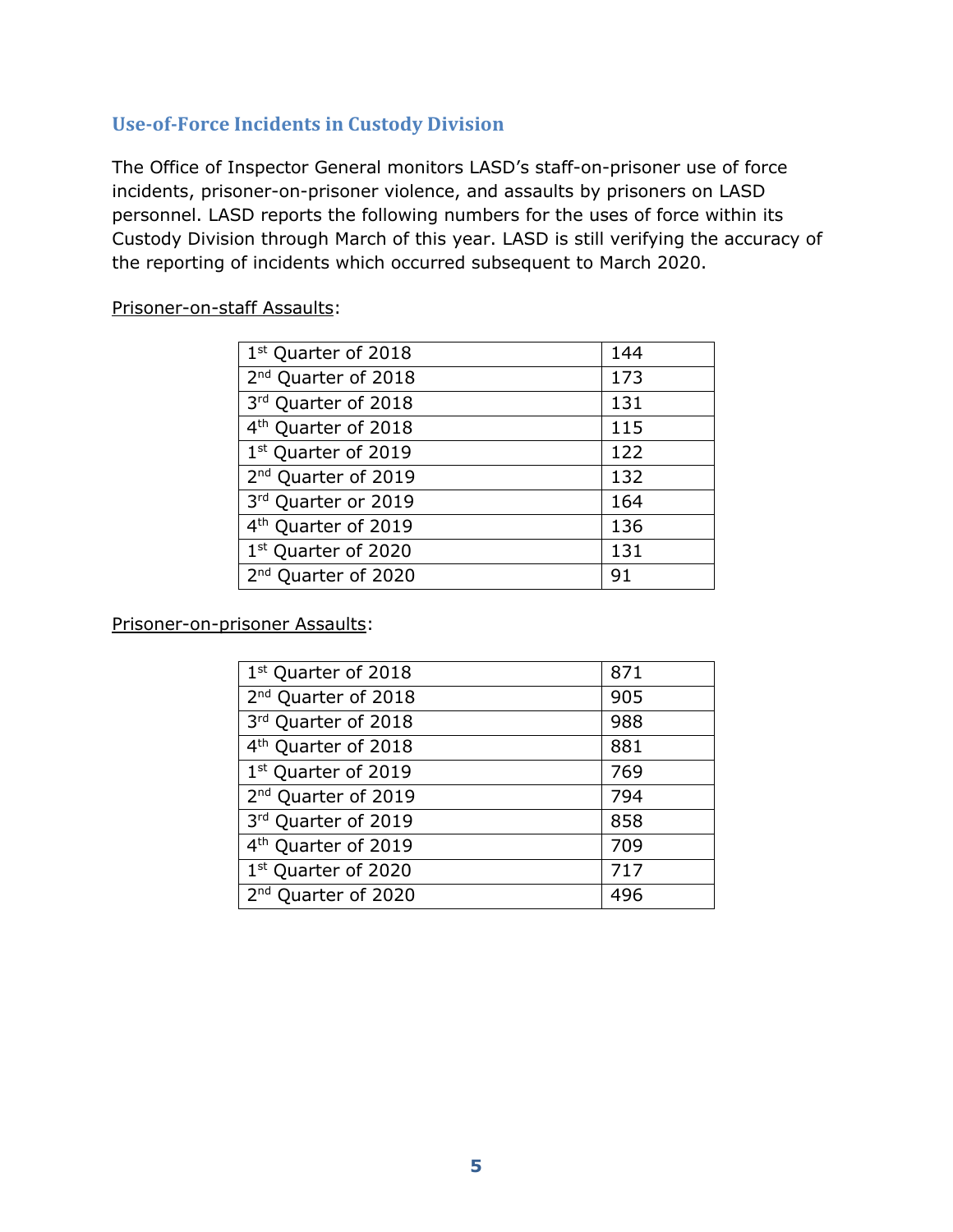#### Use-of-force Incidents:

| $1st$ Quarter of 2018           | 546 |
|---------------------------------|-----|
| 2 <sup>nd</sup> Quarter of 2018 | 592 |
| 3rd Quarter of 2018             | 530 |
| 4 <sup>th</sup> Quarter of 2018 | 452 |
| 1st Quarter of 2019             | 501 |
| 2 <sup>nd</sup> Quarter of 2019 | 478 |
| 3rd Quarter of 2019             | 525 |
| 4 <sup>th</sup> Quarter of 2019 | 431 |
| 1st Quarter of 2020             | 386 |
| 2 <sup>nd</sup> Quarter of 2020 | 274 |

#### <span id="page-7-0"></span>**LASD Use of Unmanned Aircraft Systems**

LASD reports that it deployed one of its Unmanned Aircraft Systems (UAS) one time between October 1, 2020, and December 31, 2020. The UAS was deployed on November 8, 2020, to assist Lakewood Sheriff's Station deputies handle a call regarding a barricaded suspect. The UAS was used to search the interior of the home to get the exact location of the suspect. The suspect was taken into custody.

#### <span id="page-7-1"></span>**DATA REVIEW**

#### <span id="page-7-2"></span>**Deputy-Involved Shootings**

The Office of Inspector General reports on all deputy-involved shootings in which a deputy intentionally fired a firearm at a human being or intentionally or unintentionally fired a firearm and a human being was injured or killed as a result. This quarter there were eleven incidents in which people were shot or shot at by LASD personnel. Office of Inspector General staff responded to each of these deputy-involved shootings. Seven people were struck by deputies' gunfire, six of them fatally.

The information contained in the following summaries of shootings is based on information provided by LASD and is preliminary in nature. The Office of Inspector General is not in possession of the investigatory materials and is not able to independently verify the information provided by LASD.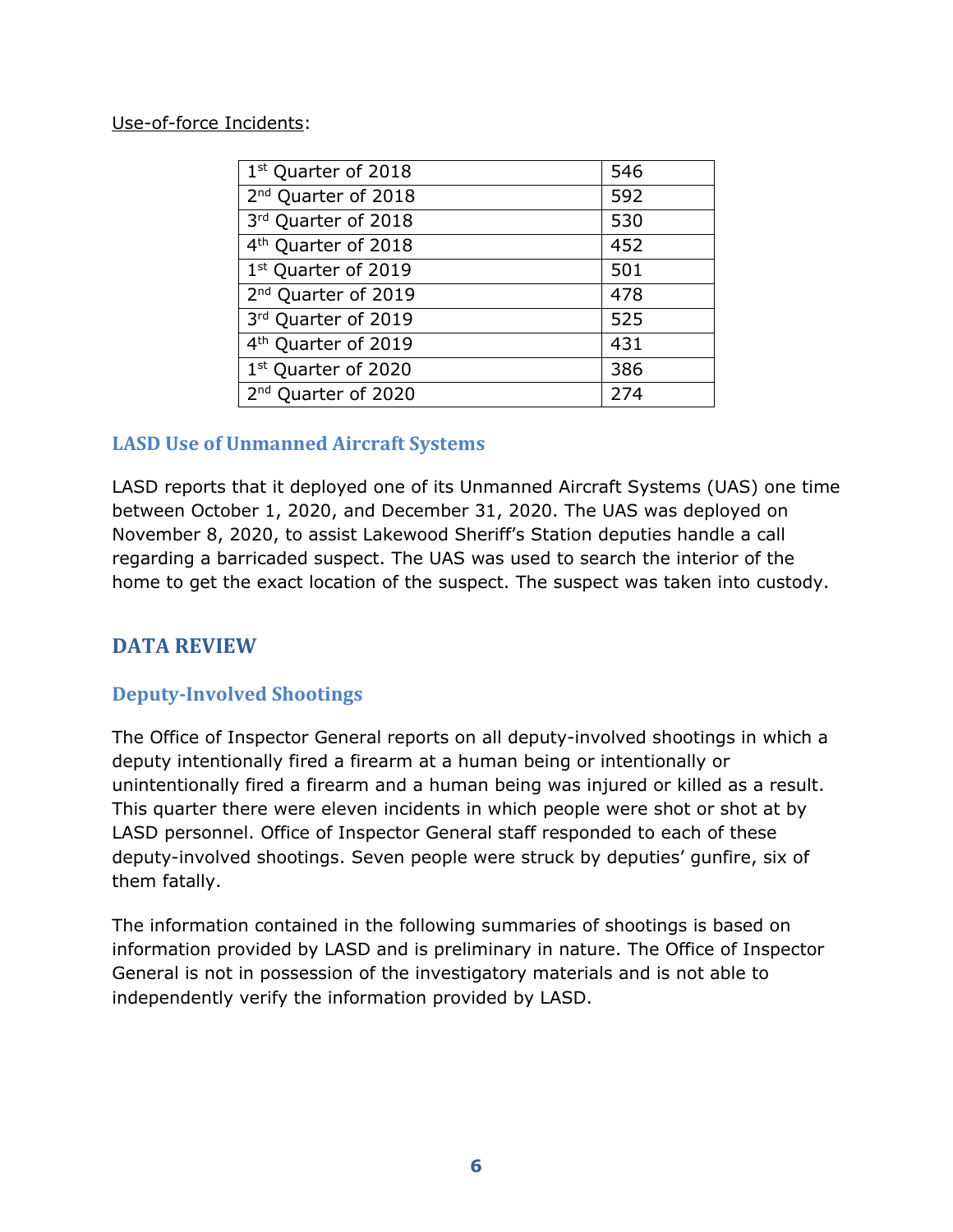**Lakewood:** LASD reported that on October 6, 2020, at approximately 12:40 p.m., a Lakewood patrol deputy investigated a report of felony vandalism involving a male Hispanic vandalizing a news van with a shovel. Within an hour of receiving the vandalism report, the Lakewood deputy contacted a male Hispanic who he reportedly recognized from a video of the incident provided by the news crew. Initially, the male Hispanic walked away but then turned back toward the patrol car driver side door. When the deputy stepped out of the car, the suspect threw a jagged piece of metal and then a mason jar at the deputy. While the piece of metal struck the car door, neither object struck the deputy.

The deputy noticed what appeared to him to be a knife in the suspect's hand and fired four rounds at the suspect, hitting him twice. The suspect was not incapacitated and when additional deputies responded they deployed less lethal force, including two Arwen<sup>6</sup> rounds and a Taser. Following a brief struggle, the suspect was taken into custody, transported by ambulance to the hospital, treated for gunshot wounds to his left thigh and right wrist, medically cleared, and booked. Body-worn cameras had not been issued to the deputies at the Lakewood station at the time of this shooting.

**South Los Angeles:** LASD reported that on October 6, 2020, at approximately 11:15 p.m., two deputies were providing security for a fellow deputy who was at the Harbor-UCLA Medical Center recovering from surgery. When the two deputies heard screaming coming from a nearby hospital room, one of the deputies left to investigate, entering a room occupied by patient Nicholas Burgos, other patients and medical staff Mr. Burgos was using a metal object to smash a computer screen and then attempted to smash a large window. According to LASD, the deputy assisted medical staff by evacuating the other patients from the hospital room. As the deputy returned to the hospitalized deputy's room, Mr. Burgos followed, striking the walls and another computer with the metal object. After the deputy closed the hospital room door behind her, Mr. Burgos banged on the door and smashed the door window. As he opened the door, advanced toward the three deputies, the deputy who had initially investigated fired nine rounds at Mr. Burgos.

Mr. Burgos sustained multiple gunshot wounds. He was treated at the scene by medical staff and immediately underwent emergency surgery but succumbed to his injuries on November 1, 2020. None of the deputies were equipped with body-worn cameras.

<sup>&</sup>lt;sup>6</sup> Per Department Field Operations Directive, "90-009 Less Lethal Weapon Systems," The A.R.W.E.N. (five shot capacity) and the Pan Arms SL6 (six shot capacity) and SL-1 (single shot capacity) are less lethal shoulder weapons which are designed to launch 37mm projectiles."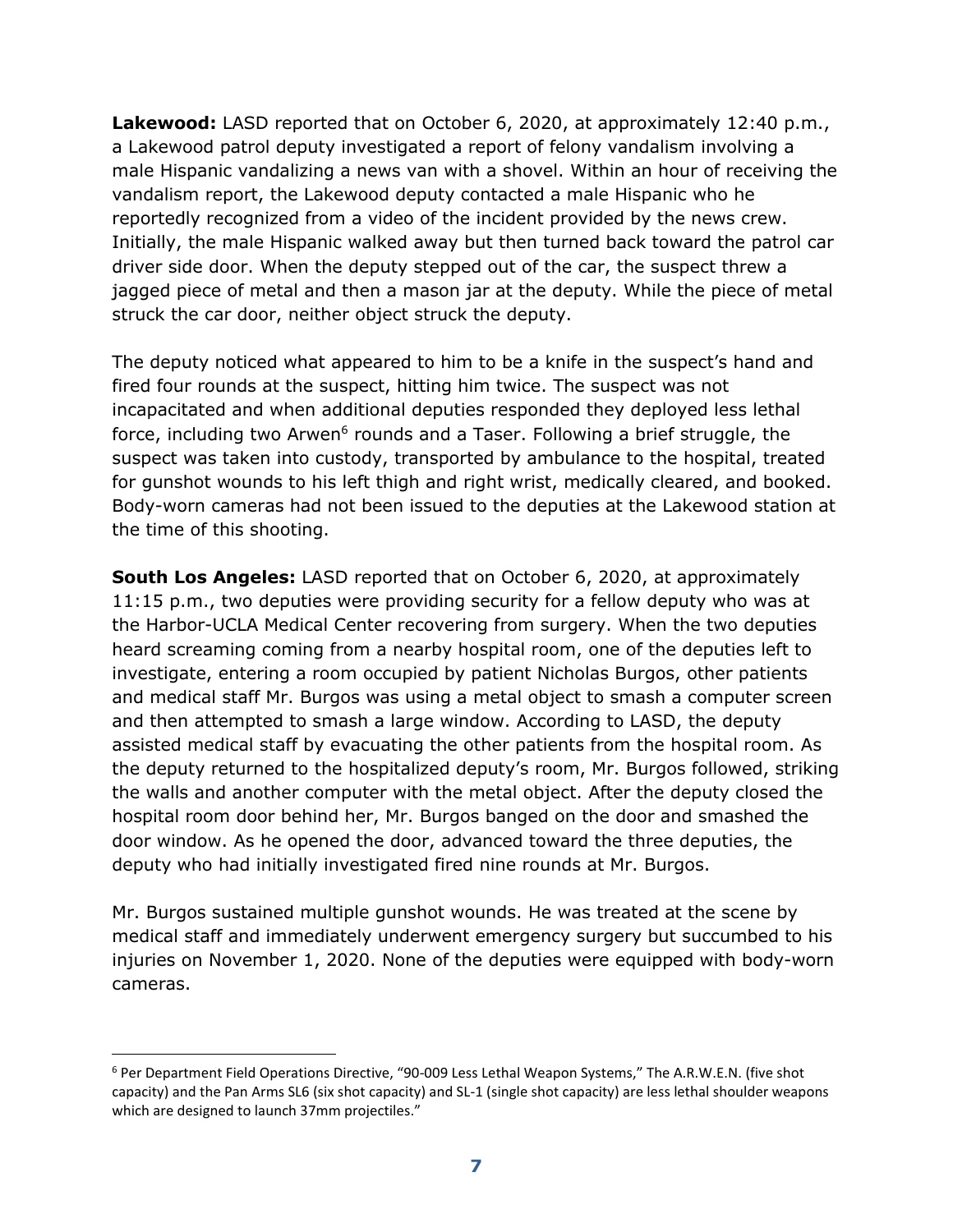**Century:** LASD reported that on October 16, 2020, at approximately 5:30 p.m., two Century Station deputies were conducting a security check of Mona Park. As they entered the parking lot, they spotted a male Black, later identified as Fred Williams, holding a handgun. Mr. Williams was standing to the side of a group of 10-15 male Blacks, who the deputies reportedly believed to be gang members based on previous contacts.

Mr. Williams appeared to see the patrol car, placed the gun in his pocket, and ran. One of the deputies exited the patrol car and gave chase on foot, while the driver deputy followed Mr. Williams's route in the patrol car. Mr. Williams ran down a private driveway and climbed to the top of a storage shed at the rear of the property. According to the deputy, Mr. Williams pointed the gun in his direction and the deputy fired eight rounds at Mr. Williams, wounding him. Mr. Williams was pronounced dead at the scene.

Detectives recovered a Taurus, 9mm semi-automatic handgun, loaded with seven live rounds from the ground next to where the suspect fell. The foot pursuit and shooting were captured on the body-worn camera worn by the shooting deputy. In accordance with the protocols of the Family Assistance Program, the Department of Mental Health was notified in order to provide services to Mr. Williams's family.

**South Los Angeles:** LASD reported that on October 15, 2020, at approximately 4:01 a.m., deputies responded to a kidnapping and assault with a deadly weapon call. Deputies were notified by an informant that a suspect described as a male Black, later identified as Dana Young, was observed kidnapping someone at gunpoint and that the informant was following the suspect in a car. At one point, Mr. Young stopped his car, exited his vehicle and allegedly fired two rounds at the informant's car. Mr. Young re-entered his car and fled with the alleged kidnapping victim still in his car. The informant stopped following Mr. Young and called 911 to report the shooting.

With the information provided by the informant, the deputies were able to locate Mr. Young's car backed into a parking spot against a fence. The deputies approached on foot and observed a naked female in the back seat of the vehicle. Mr. Young quickly began to drive away through the lot. As the vehicle accelerated, the alleged kidnapping victim jumped from the moving vehicle.

Multiple deputies initiated a vehicle pursuit, which ended when Mr. Young crashed. As Mr. Young exited the driver's side of the car, and fled on foot, one of the deputies shot approximately seven to eight rounds, $\frac{7}{7}$  striking Mr. Young in the back

 $7$  Eight shell casings were recovered at the scene.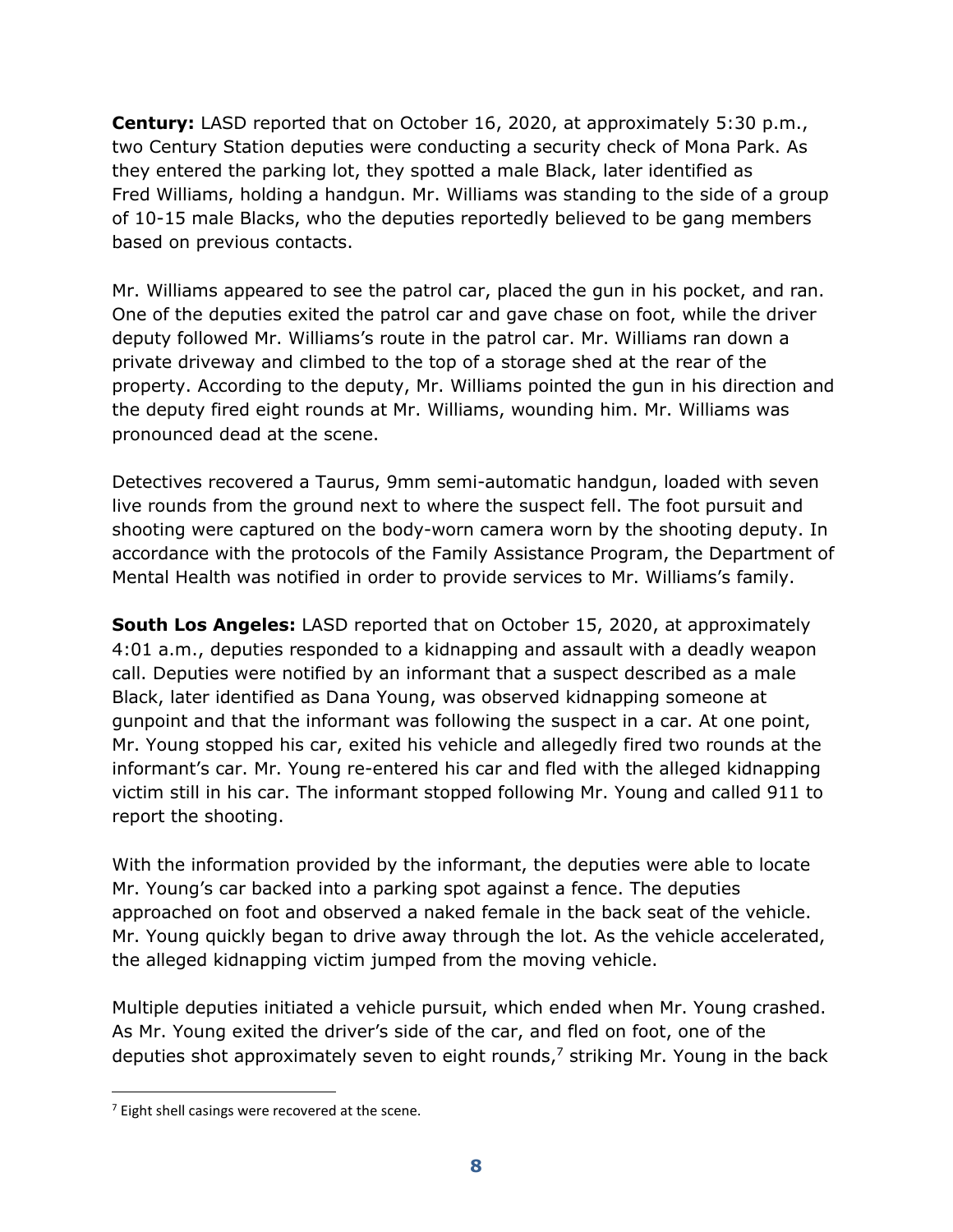of the head, left buttocks, and right thigh. Mr. Young was pronounced dead at the scene. Detectives recovered a revolver loaded with five live rounds and one expended shell casing from under the driver's seat of Mr. Young's vehicle.

Body-worn cameras had not been issued to the deputies at the South Los Angeles Station at the time of this shooting. In accordance with the protocols of the Family Assistance Program, the Department of Mental Health was notified in order to provide services to Mr. Young's family.

**Lancaster:** LASD reported that on October 17, 2020, at approximately 1:49 a.m., a deputy and civilian ride-a-long were on patrol in Lancaster when the deputy noticed approximately 200 people loitering around a local bar. As the deputy entered a dirt parking lot east of the bar, he heard several gunshots.

While exiting his patrol car, the deputy saw a male Black standing in the middle of street with a handgun, which he appeared to be pointing in the direction of the large crowd. The deputy identified himself as a deputy sheriff and ordered the male to drop the handgun. The male proceeded to fire approximately two rounds in the direction of the crowd and continued to ignore commands to drop the gun. Fearing for the safety of the crowd, the deputy fired four rounds from his duty weapon at the suspect, at which point the male turned toward the deputy and his ride-a-long and pointed the handgun at them. Fearing the suspect would shoot, the deputy fired five more rounds at the male. None of the gunshots struck the male.

The male fled the scene in a car and was later pursued on foot after he exited the vehicle. During the foot pursuit the deputies lost sight of him and set up a containment. The suspect was eventually located after a witness reported seeing the suspect enter a vehicle after which the suspect was apprehended and taken into custody. According to LASD, a review of video footage from neighboring businesses and residences revealed the male shooting at an unidentified person, rather than shooting into the crowd.

Detectives recovered two guns from the area where the suspect was observed firing the first shots.

According to information received from LASD, the deputy who first witnessed the suspect fire his weapon had not yet been issued a body-worn camera. The deputy who arrived to assist him did not turn his camera on until the foot pursuit.

**Norwalk:** LASD reported that on October 28, 2020, at approximately 10:53 p.m., two deputies conducted a traffic stop on a car for an unspecified Vehicle Code violation. A male Hispanic exited the front passenger side of the car. One of the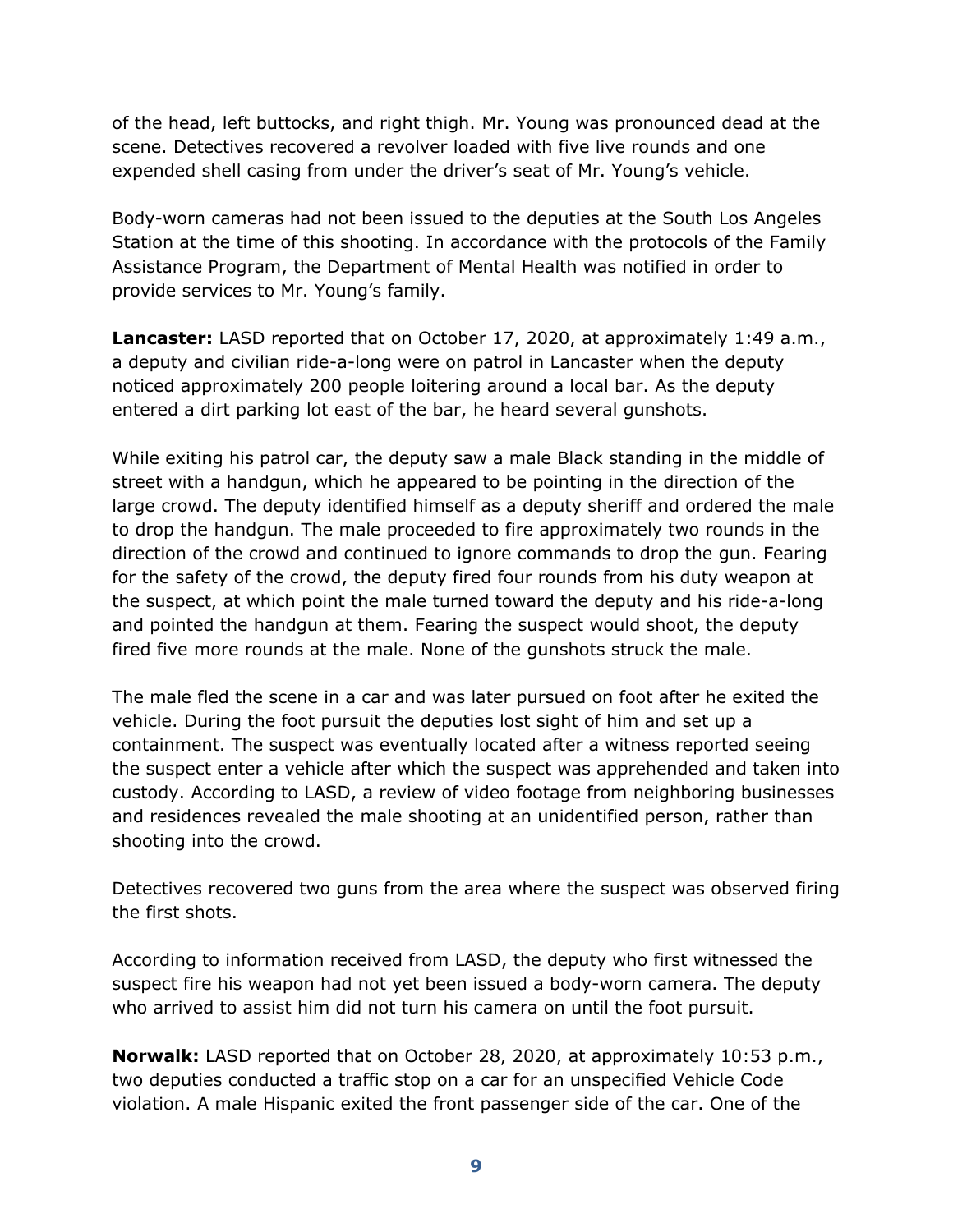deputies detained the driver while the other went in foot pursuit of a male Hispanic passenger. The deputy ran down a driveway at the location, which paralleled a footpath the suspect used to get to the rear parking lot of an apartment complex. The deputy regained sight of the suspect, who he saw attempting to hide between two cars at the rear of the lot, up against a wall. The suspect produced a handgun, at which point the deputy fired two rounds, missing the suspect. The suspect eventually surrendered. A semi-automatic handgun was found where the suspect surrendered and a loaded magazine that appeared to fit in the suspect's gun was found on the other side of the wall to the parking lot. There is no body-worn footage of the incident as body-worn cameras were not yet deployed at the Norwalk Station.

**Century Station:** LASD reported that on November 2, 2020, at approximately 9:47 a.m., deputies observed a vehicle traveling at a high rate of speed. The deputies attempted to conduct a traffic stop. The driver made an abrupt turn and then stopped in the middle of the road in a residential area.

The deputies stopped their patrol vehicle a short distance from the vehicle and the driver deputy took a position behind the patrol vehicle door with his weapon drawn and pointed toward the stopped vehicle. A male Black exited from the rear driver's side of the vehicle with a gun in his hand and momentarily faced the deputy. The deputy fired five rounds at the male but did not hit him. As the armed suspect fled, the passenger deputy went in foot pursuit of him but lost sight of him. Along the path of the foot pursuit, detectives recovered a gun but the suspect was never located.

A portion of the incident was captured on body-worn cameras and Body Worn Camera Unit personnel responded and processed the video evidence.

**South Los Angeles:** LASD reported that on November 15, 2020, at approximately 1:51 a.m., South Los Angeles Sheriff's Station received a call stating a man was in the middle of the street holding a silver firearm. Deputies arrived on scene and noticed a male Black standing in the middle of the intersection pointing a gun at passing vehicles. The two deputies exited the patrol car. The male pointed his firearm in their direction. In response, the two deputies fired a total of 15 rounds at the male.

The male sustained several gunshot wounds to the upper torso. He was taken to the hospital, where he was pronounced dead. The detectives recovered a Smith & Wesson .357 Magnum revolver, loaded with one live round and five expended casings, at the scene.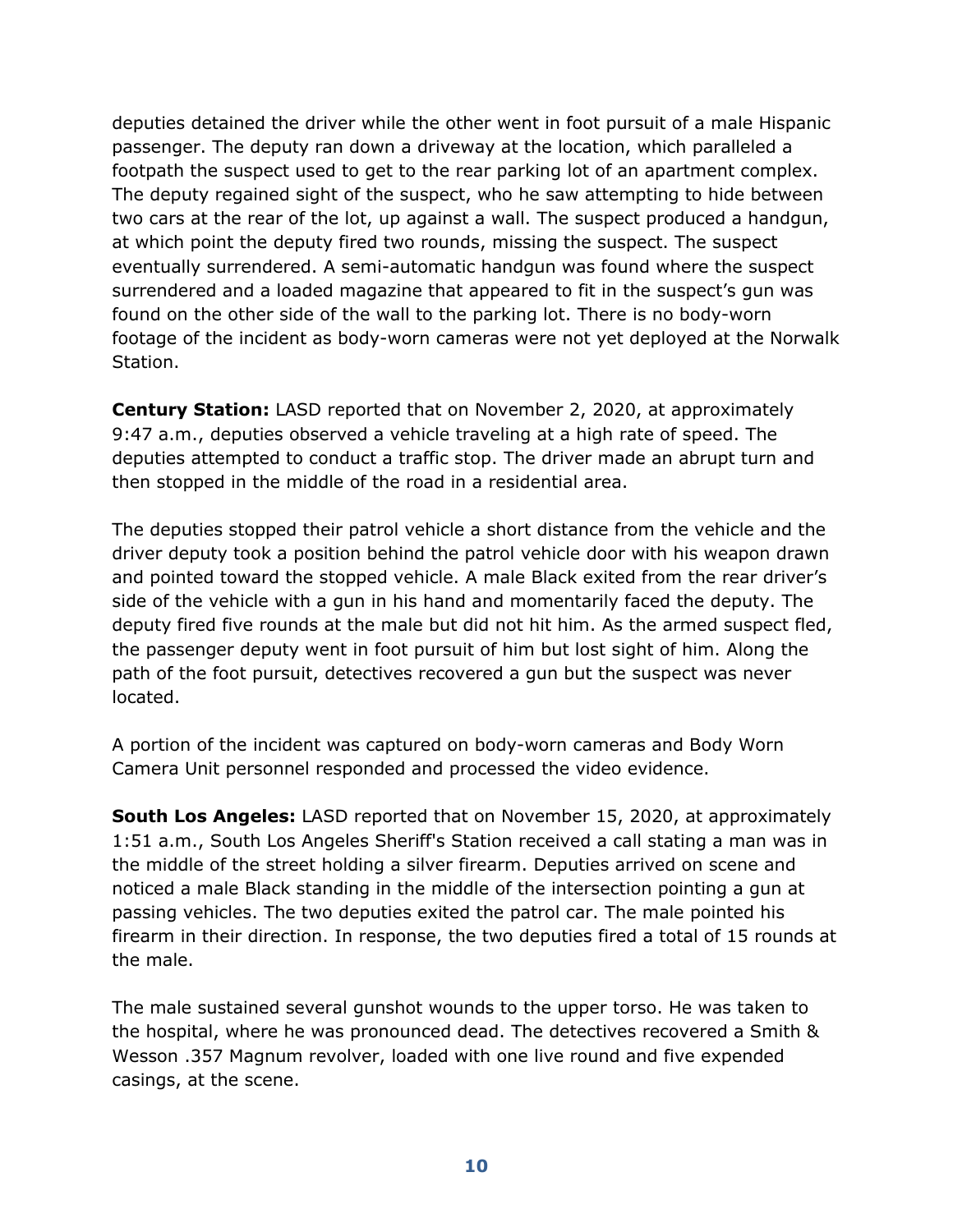Body-worn cameras had not yet been issued to the deputies at the South Los Angeles Station at the time of this shooting. In accordance with the protocols of the Family Assistance Program, the Department of Mental Health was notified in order to provide services to the suspect's family.

**East Los Angeles:** LASD reported that on November 15, 2020, at approximately 2:23 a.m., a probationary deputy was off duty, attending a party with two of his male friends in East Los Angeles. An unknown male Hispanic approached the three men and asked if they were gang members. The three responded that they were not, and after the male Hispanic claimed gang membership, a verbal argument ensued. Another party goer separated the parties, the male Hispanic left the location, and the host told everyone to leave. While driving away from the party, the deputy and his two friends spotted the male Hispanic with whom they had argued walking on the street. The deputy stopped his car alongside the male Hispanic at which time the male Hispanic fired at the deputy's car. The deputy returned fire, shooting ten rounds but missing the suspect. The deputy suffered a gunshot wound to his right foot and switched seats with one of his friends who then drove him to the hospital. The deputy was treated and discharged. Because the deputy was off duty at the time of the shooting, there is no body-worn camera video of the incident.

**Industry:** LASD reported that on December 5, 2020, at approximately 10:30 p.m., a witness reported hearing a possible gunshot and seeing a male Hispanic kidnapping a woman. By the time the deputies from the Industry Station arrived at the scene the male had fled the location with the female, whose purse deputies located at the scene along with a 9mm pistol and a spent 9mm cartridge case.

Approximately four hours after the kidnapping, a family member located the female and her alleged kidnapper in a parked car. The family member was able to get the female to safety but she had suffered abrasions to her head and body. She was transported by family to a local hospital for treatment. The suspect fled the location.

Industry Station investigators prepared a wanted flyer of the male after he was positively identified. The wanted flyer indicated that the suspect may be driving a newer white Jeep Cherokee.

On Sunday, December 6, 2020, Industry Station deputies located the male driving the described Cherokee. According to LASD, a short pursuit ensued with the male intentionally driving head on towards two occupied patrol cars causing the deputies to swerve to prevent from being struck. The male fled without being apprehended.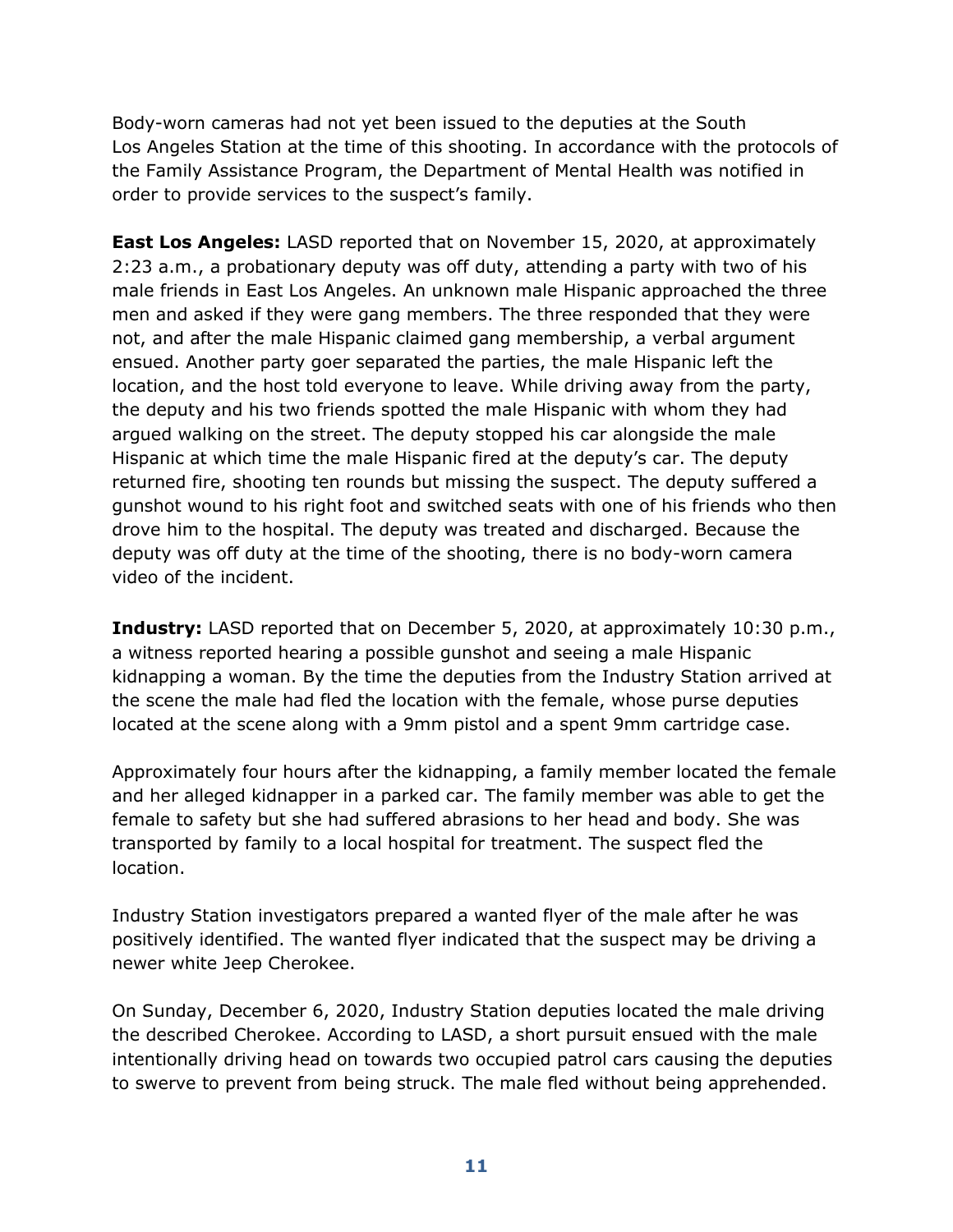Later that evening, Walnut Station deputies located the vehicle and engaged in another vehicle pursuit but lost sight of the car.

At 11:47 p.m., a deputy observed a white Jeep Cherokee backed into a carport stall just outside of the security gate leading to an apartment complex. The deputy made a U-turn and pulled into the complex's driveway, positioned the passenger side wheel well of his marked patrol vehicle in front of the Cherokee. In order to determine if anyone was in the car, the deputy exited his patrol vehicle, shined his flashlight into the front windshield, and immediately recognized the male sitting in the driver's seat of the Cherokee as the wanted suspect.

The suspect started his vehicle and yelled, "Get out of the way or I am going to kill you!" The suspect quickly accelerated and rammed the front end of the Cherokee into the passenger side wheel well area of the patrol vehicle pushing the front end of the patrol vehicle approximately ten feet. The deputy, who was standing in the open "V" of his driver's door, was pushed back by the force of the collision, which caused his right foot to get caught under the vehicle, and the deputy fired twelve rounds at the suspect.

The suspect sustained at least two gunshot wounds to the head, one to the torso and one to the left thigh. He was pronounced dead at the scene. No weapons were recovered from the suspect or his vehicle.

There is no body-worn camera video of the shooting as the deputy did not activate the camera until after the shooting and no video was captured until the deputy took cover as he waited for additional units to respond. In accordance with the protocols of the Family Assistance Program, the Department of Mental Health was notified in order to provide services to the suspect's family.

**South Los Angeles:** LASD reported that on December 19, 2020, at approximately 6:50 p.m., deputies received a call for service of two gunshot victims down in the street. The call was updated to include that one of the victims had a firearm. When the first two deputies arrived, several citizens directed them to the location of the shooting and they noticed a male holding a gun and partially concealed behind a flowerpot. Deputies ordered the male to put the gun down but he did not comply. As a third deputy arrived on scene, they heard a gunshot coming from the male's direction and the deputies fired at the suspect. A fourth deputy arrived to assist. The deputies observed the suspect continuing to move behind the flowerpot, with the firearm still pointed in their direction and the deputies again fired their weapons at the suspect. When a fifth deputy arrived, he positioned his patrol vehicle to provide cover for the other deputies. The fifth deputy observed the suspect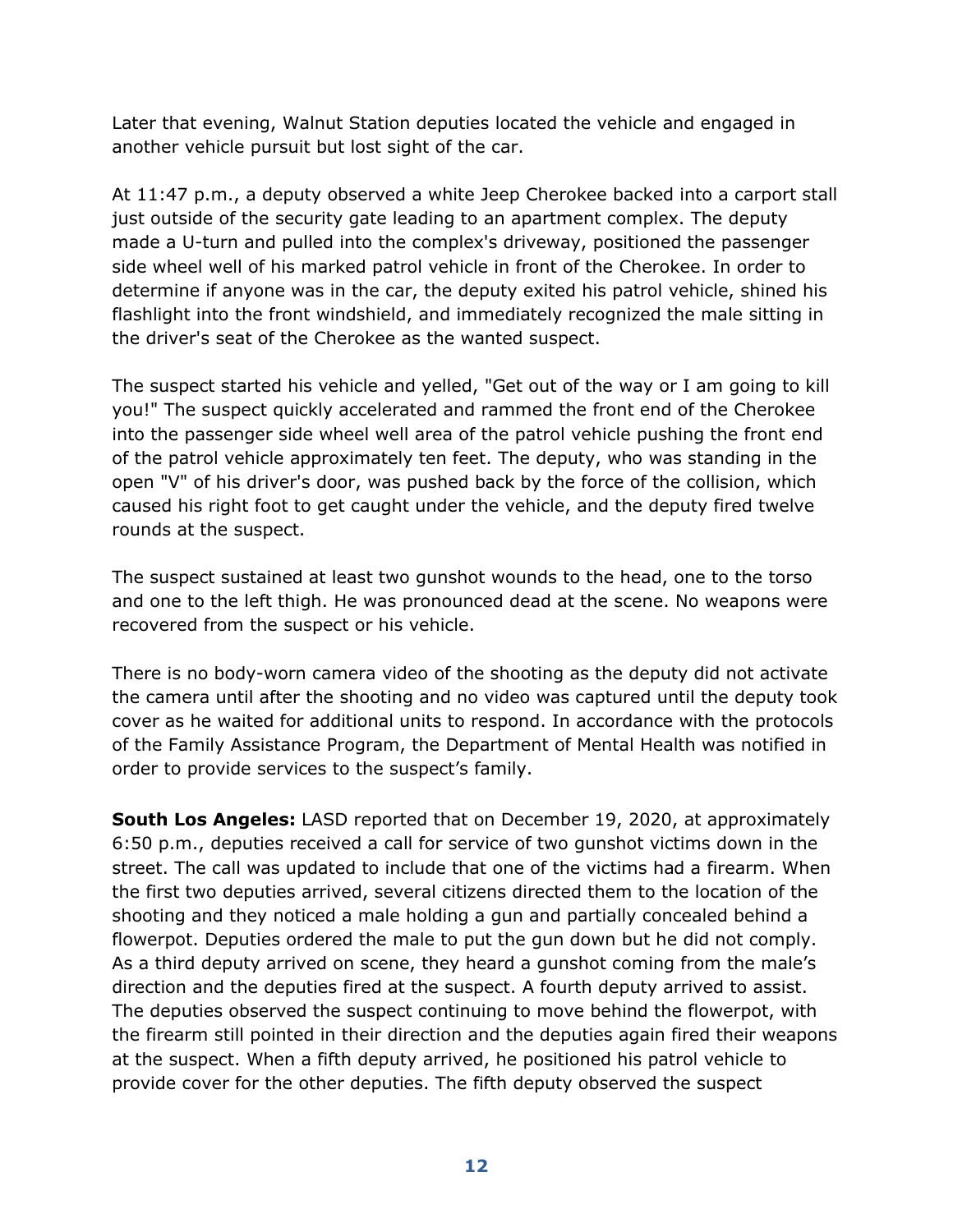continuing to move and point the gun in the direction of the deputies; he too then fired at the suspect.

The suspect sustained several gunshot wounds to his upper torso and right leg and was pronounced dead at the scene by Los Angeles County Fire paramedics.

Another suspect, also a male Hispanic, was found in the area, lying unresponsive in the street holding a handgun with another gun in his pants pocket. This suspect had been shot in his upper torso and was transported to the hospital where he was pronounced dead.

LASD investigators reported that the two suspects arrived at the location together and each fired multiple rounds at an unknown victim in a vehicle and then at a nearby apartment building. The suspect who hid behind the flowerpot was hit by the car after he fired at it. Investigators believe that additional suspects may have been shooting at the suspect involved in the deputy-involved shooting and the suspect who was found in the street.

According to LASD, a Taurus G2C, 9mm semi-automatic handgun with no magazines or rounds, a Stoeger Cougar 8040, and a 9mm semi-automatic handgun with an empty magazine and chamber were recovered from the suspect who hid behind the flowerpot. The suspect found in the street was in possession of a Haskell JS, .45 caliber semi-automatic handgun with no rounds in the weapon and an EEA .357 caliber revolver, loaded with five live .357 rounds. Forty-five expended shell casings were recovered at the scene of the deputy-involved shooting. Eight 9mm casings, seven expended .45 caliber casings, ten expended .40 caliber casings, and a magazine with seven live rounds were recovered from the scene of the initial shooting involving the two suspects.

There is no body-worn camera video from the shooting as the cameras had not yet been deployed at South Los Angeles Station. In accordance with the protocols of the Family Assistance Program, the Department of Mental Health was notified in order to provide services to the suspect's family.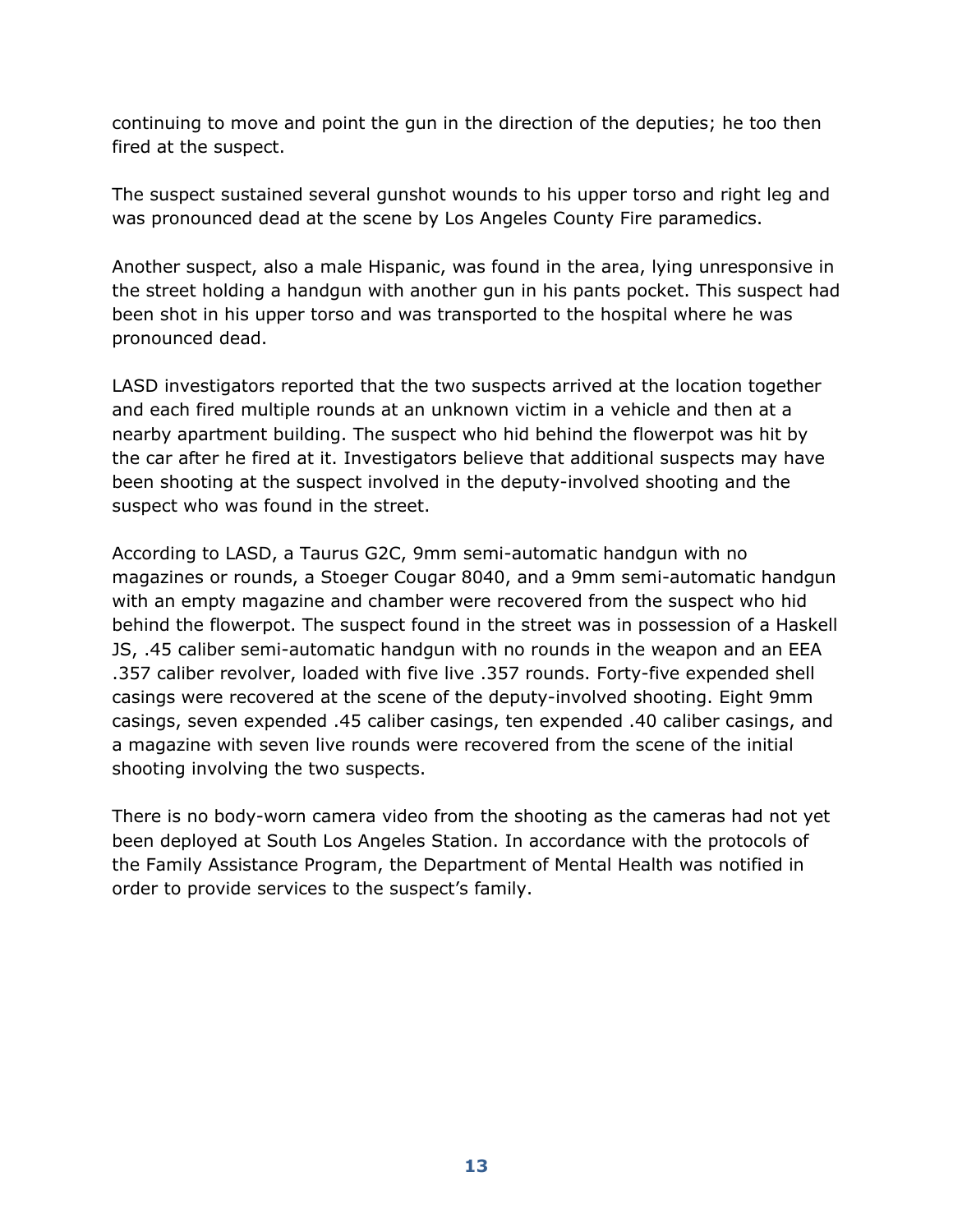

<span id="page-15-0"></span>**Deputy Involved Shootings for 2020 and Comparison to Prior Years**

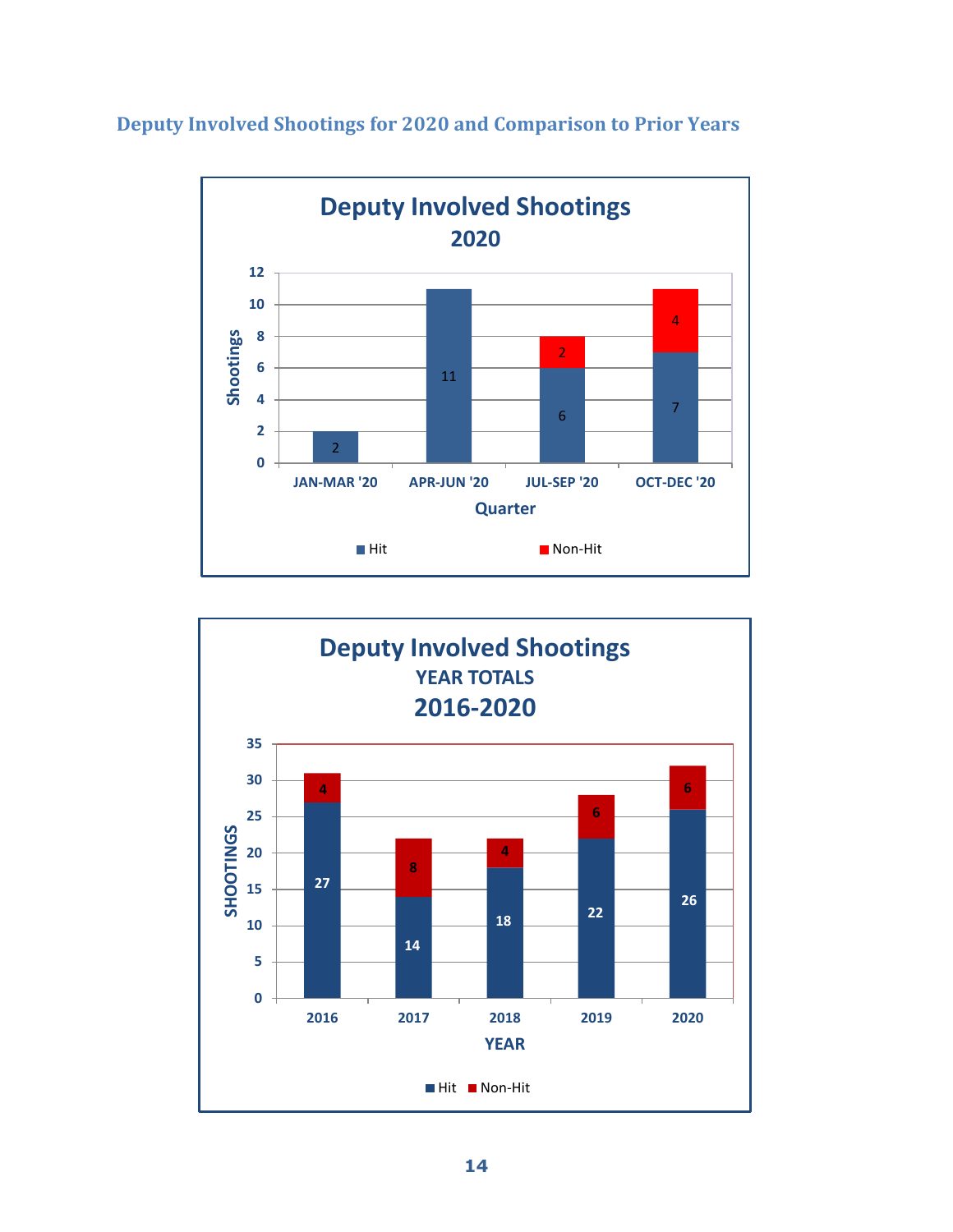#### <span id="page-16-0"></span>**District Attorney Review of Deputy-Involved Shootings**

LASD's Homicide Bureau investigates all deputy-involved shootings in which a person is injured. The Homicide Bureau submits the completed investigation of each deputy-involved shooting in which a person has been injured and which occurred in the County of Los Angeles, to the Los Angeles County District Attorney's Office (LADA) for review and possible filing of criminal charges.

Between October 1, 2020, and December 31, 2020, the LADA issued findings in eight deputy-involved shooting cases involving LASD employees.

- In the October 30, 2019, fatal shooting of Ricardo Myers, the District Attorney opined in a [memorandum dated October 9, 2020,](https://da.lacounty.gov/sites/default/files/pdf/JSID-OIS-10-09-2020-Myers.pdf) deputy Jonathan Lee acted lawfully in the defense of another.
- In the June 18, 2019, non-fatal shooting of Jorge Ramirez and Andy Ramirez, the District Attorney opined in a memorandum dated [October 21, 2020,](https://da.lacounty.gov/sites/default/files/pdf/JSID-OIS-10-21-2020-Ramirez.pdf) deputies Timothy Cho, Richard Jaramilla, Quoia Griffin, Miranda Carvalho, Jose Ramirez, Goldburn Myvett, and Ramy Khaddage acted lawfully in self-defense and in defense of others.
- In the February 6, 2018, fatal shooting of Cesar Bautista, the District Attorney opined in a memorandum dated November 16, 2020, deputy Andrew Christopher Gonzalez acted lawfully in self-defense and in defense of others, and to stop a fleeing felon when he fired his first volley of shots and that it cannot be proven beyond a reasonable doubt that deputy Gonzalez's second volley of gunshots constituted an unreasonable application of deadly force.
- In the August 17, 2018, non-fatal shooting of Cornell Glass, the District Attorney opined in a memorandum dated November 16, 2020, deputies Joshua Smilor and Dorian Ventura acted lawfully in selfdefense, in defense of others, and to stop a fleeing felon.
- In the October 27, 2018, non-fatal shooting of Alvaro Jimenez, the District Attorney opined in a memorandum dated November 16, 2020, deputy Luis Cano acted lawfully in self-defense.
- In the April 4, 2018, non-fatal shooting of Frank Robles, the District Attorney opined in a memorandum dated November 16, 2020, deputy John Rogart acted lawfully in self-defense.
- In the October 7, 2018, non-fatal shooting of Enrique Lopez, the District Attorney opined in a memorandum dated November 20, 2020, deputy Francisco Quinones-Medina acted lawfully in self-defense.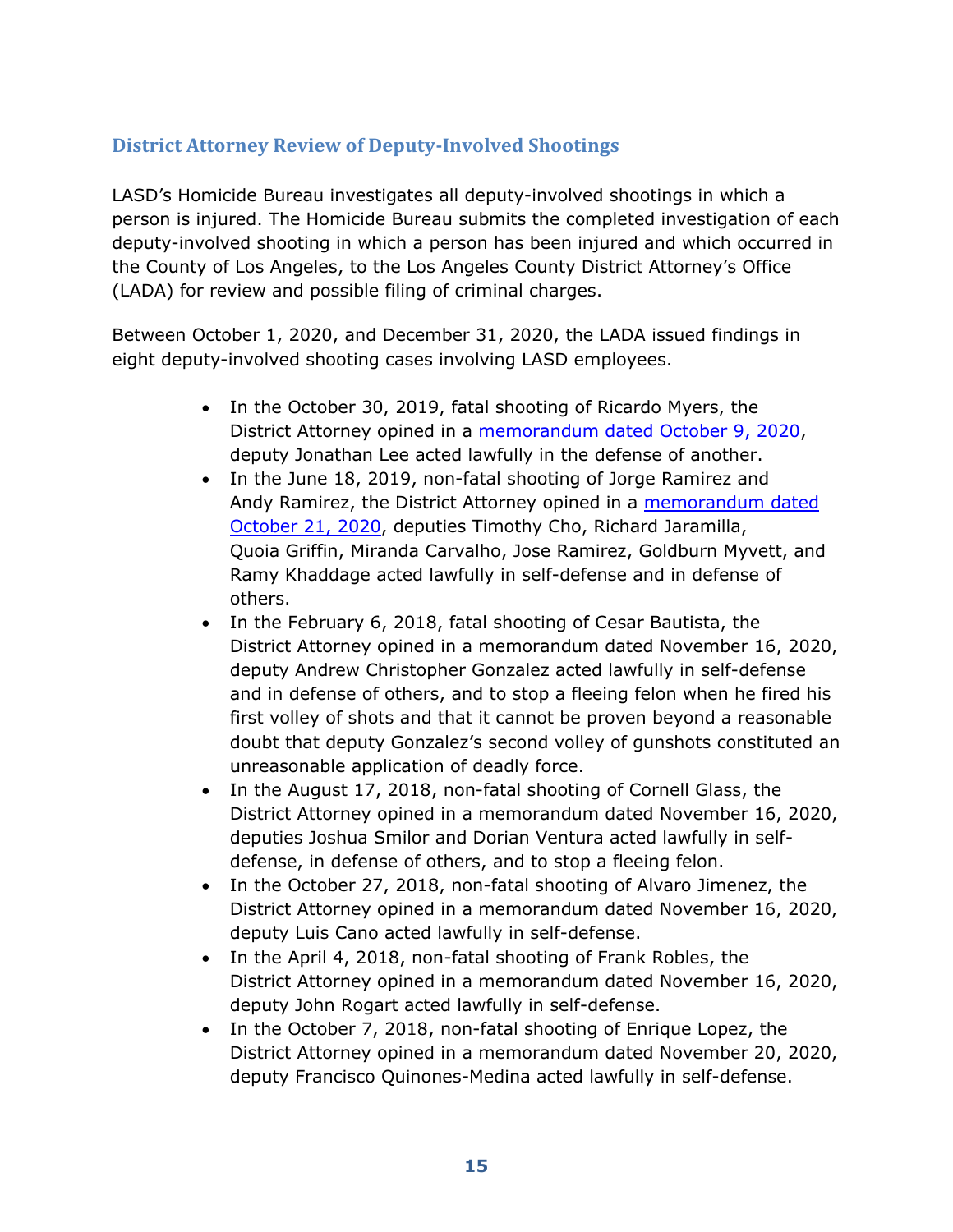• In the June 14, 2019, non-fatal shooting of Robert Ball, the District Attorney opined in a memorandum dated November 23, 2020, deputy Zachary Marshall Vera acted lawfully in self-defense and in defense of others.

The District Attorney's formal findings and the facts surrounding each of the above cases may be found at the District Attorney's web site at: [http://da.lacounty.gov/reports/ois.](http://da.lacounty.gov/reports/ois) 8

#### <span id="page-17-0"></span>**Homicide Bureau's Investigation of Deputy-Involved Shootings**

The Homicide Bureau is responsible for conducting the investigation of all deputyinvolved shootings, regardless of category, in which a person is injured or killed. After completing its investigation, the Homicide Bureau submits its investigation to the LADA for consideration of filing criminal charges.

If the LADA declines to file the case, LASD's Internal Affairs Bureau (IAB) completes a force review to determine whether Department personnel violated any Departmental policies during the incident.

For the present quarter, the Homicide Bureau reports 24 shooting cases involving LASD personnel are currently open and under investigation. The oldest case the Homicide Bureau is still actively investigating is the June 6, 2019 shooting that occurred in South Los Angeles. For further information as to that shooting, please refer to the Office of Inspector General's *Reform and Oversight Effort: Los Angeles*  Sheriff's Department, April to June 2019 report<sup>9</sup>. The oldest case that the Bureau has open is a 2017 shooting in Century, which has been sent to the LADA's office and awaiting a filing decision.

This quarter, LASD reports it has sent four cases involving deputy-involved shootings to the LADA for filing consideration.

#### <span id="page-17-1"></span>**Internal Criminal Investigations Bureau**

LASD's Internal Criminal Investigations Bureau (ICIB) reports directly to the Sheriff and Undersheriff. It is responsible for investigating allegations of criminal misconduct by members of LASD.

<sup>&</sup>lt;sup>8</sup> As of the date of this report, the pages for the decisions made in November by the LADA are no longer accessible. 9 [https://oig.lacounty.gov/Portals/OIG/Reports/2nd\\_QRTR\\_2019\\_Reform\\_and\\_Oversight\\_Efforts.pdf?ver=2019-](https://oig.lacounty.gov/Portals/OIG/Reports/2nd_QRTR_2019_Reform_and_Oversight_Efforts.pdf?ver=2019-08-12-141305-897) [08-12-141305-897](https://oig.lacounty.gov/Portals/OIG/Reports/2nd_QRTR_2019_Reform_and_Oversight_Efforts.pdf?ver=2019-08-12-141305-897)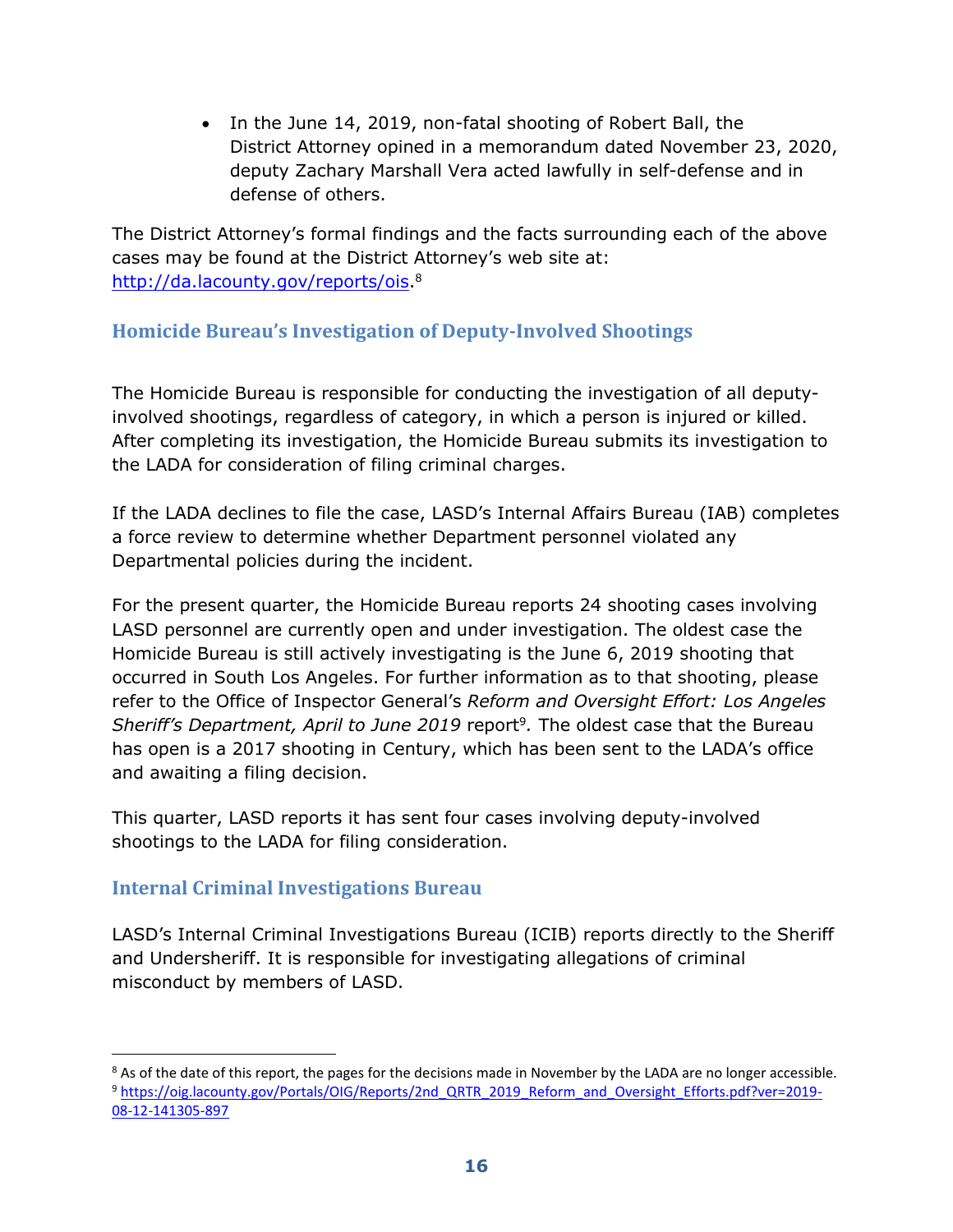As of December 31, 2020, LASD reports ICIB has 72 active cases. This quarter, LASD reports sending five cases to the LADA for filing consideration. The oldest open case that ICIB has sent to the LADA for filing consideration is a 2016 case, which is still being reviewed by the LADA.

#### <span id="page-18-0"></span>**Internal Affairs Bureau**

The Internal Affairs Bureau (IAB) is responsible for conducting administrative investigations of policy violations by LASD members. It is also responsible for responding to and investigating deputy-involved shootings and significant use-offorce cases. Administrative investigations are also conducted at the unit level. The subject's unit and IAB determine whether an investigation is investigated by IAB or remains a unit-level investigation.

This quarter, LASD reports opening 106 new administrative investigations. Of these 106 cases, 36 were assigned to IAB, 43 were designated as unit-level investigations, and 27 were entered as criminal monitors. In the same period, IAB reports that 69 cases were closed by IAB or at the unit level. There are 352 pending administrative investigations. Of those 352 investigations, 237 are assigned to IAB and the remaining 115 are pending unit-level investigations.

#### <span id="page-18-1"></span>**Civil Service Commission Dispositions**

There were five final decisions issued by the Civil Service Commission this quarter. Of those five, one final decision upheld the Department's decision to suspend a deputy with no pay during the pendency of a criminal matter in which the deputy was a defendant. The other four final decisions reversed the Department's discharge of deputies. Two of these reversals were done at the direction of the Superior Court after writ. One of those writs reversing discharge was issued because the Superior Court found that the Department failed to observe civil service rules in the discharge of a probationary deputy; the decision regarding discipline for that employee will now be decided based upon his/her status as a deputy rather than a probationary employee.

#### <span id="page-18-2"></span>**Consent Search Policy**

On November 17, 2020, the Los Angeles Police Commission passed and approved an update to the existing Los Angeles Police Department (LAPD) consent search policy. The updated policy requires Los Angeles police officers to take additional steps to document and notify civilians of the search parameters before conducting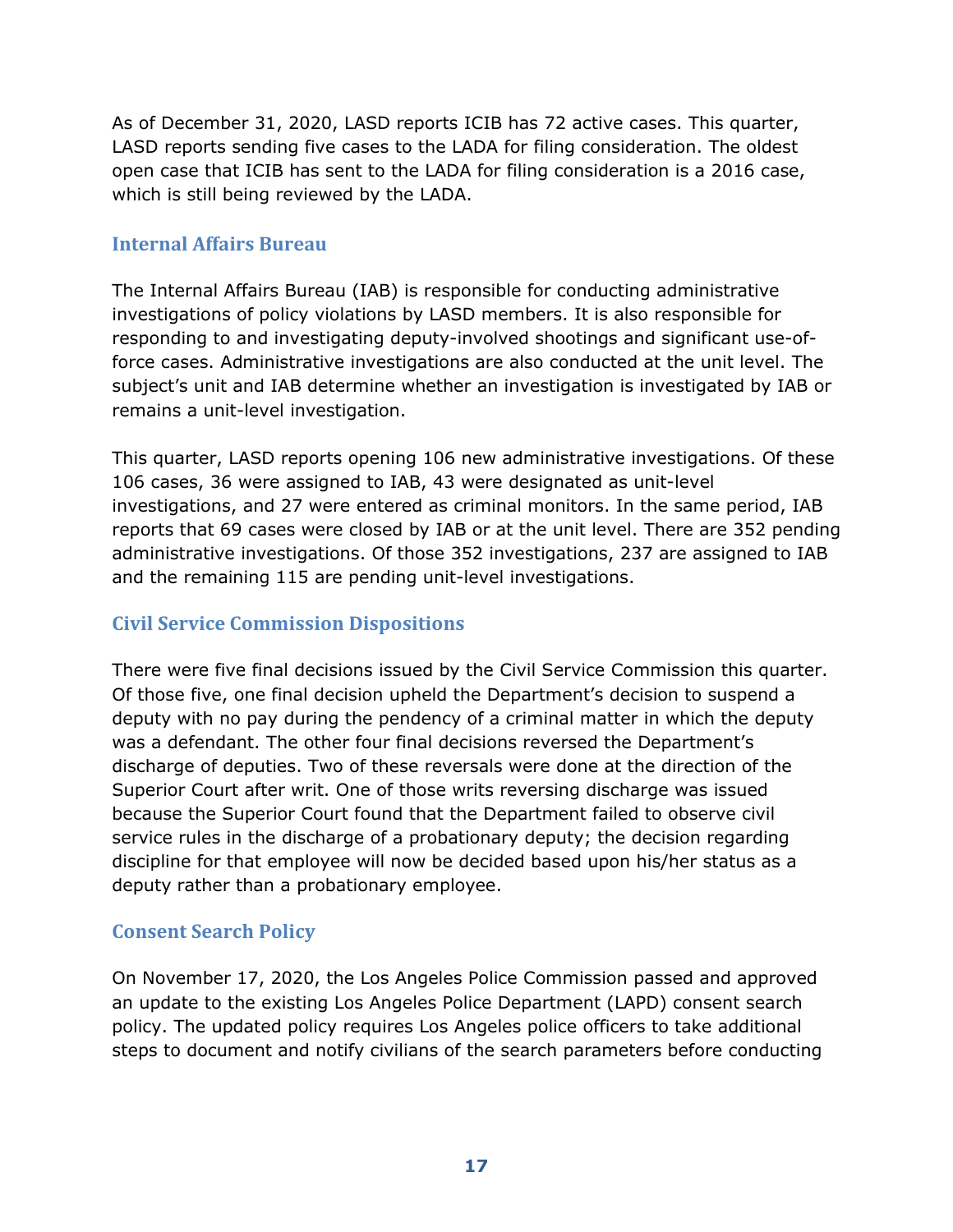what the law defines as "consensual searches." <sup>10</sup> Consent searches are searches where the party being searched gives law enforcement agents permission to conduct a search of their person or property. Consensual searches are constitutionally permissible and can be conducted without reasonable suspicion or probable cause. While the term may appear to be self-explanatory, courts have provided checks and balances as to when such a search can be done properly and when it exceeds the bounds of what is legally permissible. The onus is on the prosecution team, which includes law enforcement agents, to prove a search was consensual absent reasonable suspicion or probable cause.<sup>11</sup> There are two main requirements for a consensual search to be legal: 1) the consent must be given voluntarily, and 2) the consent must be given by an individual/party with actual or implied authority over the items and/or place to be searched.<sup>12</sup> The police may use ruses and deception to get consent and are under no obligation to tell a person of the right to refuse. $13$ 

In his October 27, 2020, "Interdepartmental Correspondence," LAPD's Chief of Police, Michael R. Moore, stated it was his hope by implementing such policies, his employees are better able to "communicate their investigative reasoning and actions. In doing so, officers further the Department's [LAPD's] initiatives to build trust and facilitate understanding with the community, as well as improve voluntary compliance in its enforcement efforts. Above all, greater transparency allows personnel to promote a better understanding amongst the public about actions taken by police officers and the reasons for them."<sup>14</sup> This new policy, through verbal or written advisement , requires LAPD officers to advise civilians they have an absolute right to refuse the request to search and can withdraw the consent at any time, something the law does not require. With the implementation of this policy LAPD now requires officers to capture on body-worn cameras or on Digital In-Car Video System, the officer's request to search and the civilian's answer to such a request. In the alternative, the officer may provide the civilian a form in English and/or Spanish outlining the request for the search and must obtain a signed

<sup>&</sup>lt;sup>10</sup> LAPD Chief of Police, "[01RM136\\_KM-C284e-20201021145746 \(lacity.org\)](http://www.lapdpolicecom.lacity.org/111720/BPC_20-0156.pdf)," LAPD, November 17, 2020. (Accessed on December 14, 2020).

<sup>11</sup> Bumper v. North Carolina 391 U.S. 543, 548 (1968).

<sup>&</sup>lt;sup>12</sup> Lemons, Bryan R., "Searching a Vehicle Without a Warrant Consent Searches," Federal Law Enforcement Training Centers. [https://www.fletc.gov/sites/default/files/imported\\_files/training/programs/legal-division/downloads](https://www.fletc.gov/sites/default/files/imported_files/training/programs/legal-division/downloads-articles-and-faqs/research-by-subject/4th-amendment/searchingavehicle-consent.pdf)[articles-and-faqs/research-by-subject/4th-amendment/searchingavehicle-consent.pdf.](https://www.fletc.gov/sites/default/files/imported_files/training/programs/legal-division/downloads-articles-and-faqs/research-by-subject/4th-amendment/searchingavehicle-consent.pdf) (Accessed November 9, 2020).

<sup>&</sup>lt;sup>13</sup> Legal Information Institute, "Consent Searches," Cornell Law School. [https://www.law.cornell.edu/constitution](https://www.law.cornell.edu/constitution-conan/amendment-4/consent-searches#fn320)[conan/amendment-4/consent-searches#fn320](https://www.law.cornell.edu/constitution-conan/amendment-4/consent-searches#fn320) (Accessed November 9, 2020). LAPD Chief of Police,

<sup>&</sup>quot;[01RM136\\_KM-C284e-20201021145746 \(lacity.org\)](http://www.lapdpolicecom.lacity.org/111720/BPC_20-0156.pdf)," LAPD, November 17, 2020. (Accessed on December 14, 2020).

<sup>&</sup>lt;sup>14</sup> LAPD Chief of Police, "[01RM136\\_KM-C284e-20201021145746 \(lacity.org\)](http://www.lapdpolicecom.lacity.org/111720/BPC_20-0156.pdf)," LAPD, November 17, 2020, p. 1. (Accessed on December 14, 2020).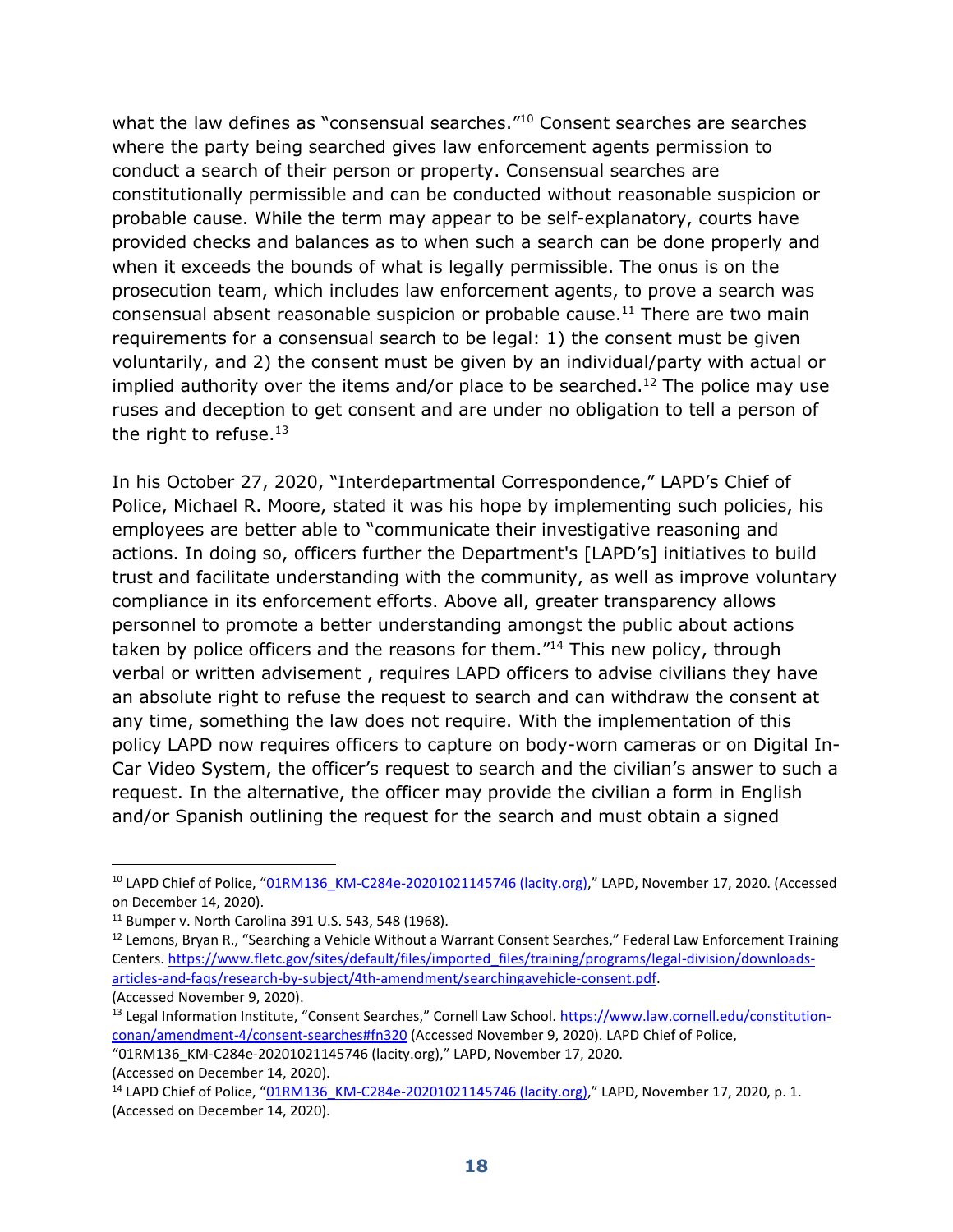authorization from the civilian prior to conducting the search. While the new LAPD policy does not specifically prohibit the use of ruses or deception, the policy seemingly discourages the use of such tactics to gain consent. This level of transparency and documentation moves LAPD closer to its outlined goals of transparency and community trust.

The Office of Inspector General reached out to LASD representatives to discuss whether it is considering implementing similar policies now that body-worn cameras are being distributed to all patrol deputies. LASD representatives directed the Office of Inspector General to LASD's Manual of Policies and Procedure section 3- 06/200.08 – "Body Worn Cameras-Activation," which states:

Department personnel shall activate their body worn camera (BWC) prior to initiating, or upon arrival at, any enforcement or investigative contact involving a member of the public, including all:

- Vehicle stops;
- Pedestrian stops (including self-initiated consensual encounters);
- Calls for service;
- Code-3 responses, including vehicle pursuits;
- Foot pursuits;
- *Searches;* [Emphasis added]
- Arrests;
- Uses of force, including any transportation of the subject;
- In-custody transports of persons who are uncooperative, belligerent, or threatening;
- Suspect, victim, and witness interviews (except as indicated below); and/or
- Any encounter with a member of the public who is or becomes uncooperative, belligerent, or otherwise hostile.

Department personnel may activate their BWC for the following reasons:

- Transportation of a member of the public; and/or
- *Other investigative or enforcement activities where, in the Department member's judgment, a video recording would assist in the investigation or prosecution of a crime or when a recording of an encounter would assist in documenting the incident for later investigation or review.* [Emphasis added]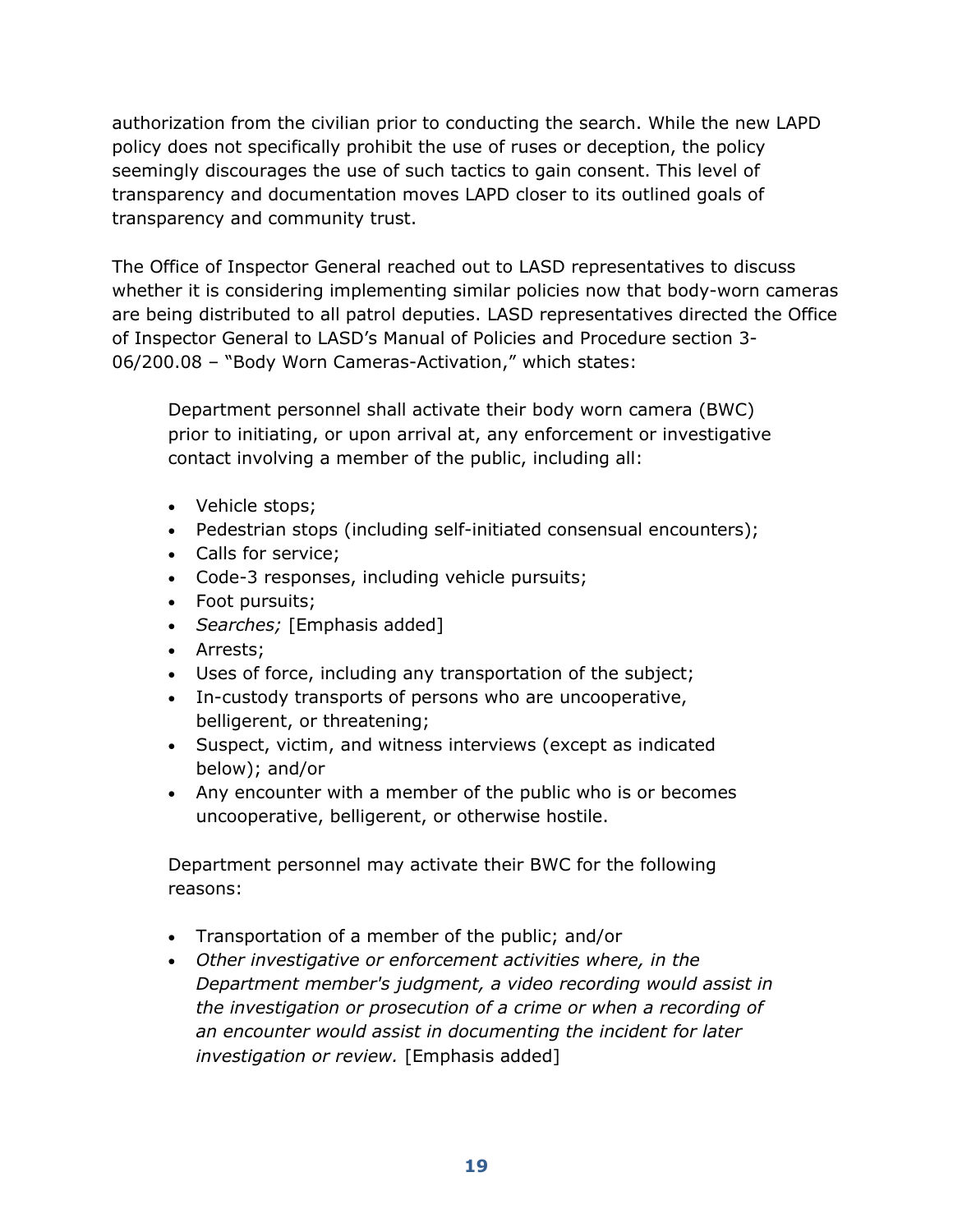LASD's Manual of Policies and Procedure section 5-09/520.05, "Stops, Seizures, and Searches," states, "[d]epartment members shall not conduct arbitrary searches. The request to conduct a consent search must be reasonable, and a deputy must be able to articulate a valid reason under law and policy for initially having stopped the individual."

These policies require employees who are outfitted with body-worn cameras to turn them on when conducting searches. However, unlike the LAPD policy, the LASD policy does not require the consent to be captured and preserved in a video or in writing. Nor does it require its employees to advise civilians of the parameters of the search, the right to refuse such searches, or the right to withdraw consent at any time during the search.

LAPD policy explicitly details what its employees must say to civilians when conducting a consent. By specifying that the officer must state the place or items to be searched, by narrating the search as it is being conducted, and advising civilians they have a right to refuse, LAPD policy moves one step closer to the goal of transparency and building trust between its officers and the communities they serve. By documenting consent searches and obtaining written authorization or capturing it via video, it is also protecting its employees from potential baseless claims that consent was never given. The Office of Inspector General recommends LASD implement similar policies to promote transparency and to facilitate communication between law enforcement and the communities LASD serves. LASD should also consider specifically prohibiting the use of ruses and deception to gain consent as such tactics can undermine public trust in law enforcement.

#### <span id="page-21-0"></span>**Facial Recognition Software**

The Los Angeles County Regional Identification System (LACRIS) operates out of LASD. The unit has a staff of roughly 20 people, who provide services to all 48 law enforcement agencies in Los Angeles County. LACRIS was created in 1986, and is a hybrid agency working in partnership with California Department of Justice and local law enforcement agencies to provide training and assistance in obtaining Criminal Offender Record Information, or CORI, as defined under Penal Code section 11075. The Penal Code defines CORI as "records and data compiled by criminal justice agencies for purposes of identifying criminal offenders and of maintaining as to each such offender a summary of arrests, pretrial proceedings, the nature and disposition of criminal charges, sentencing, incarceration, rehabilitation, and release." The California Legislature enacted CORI to improve the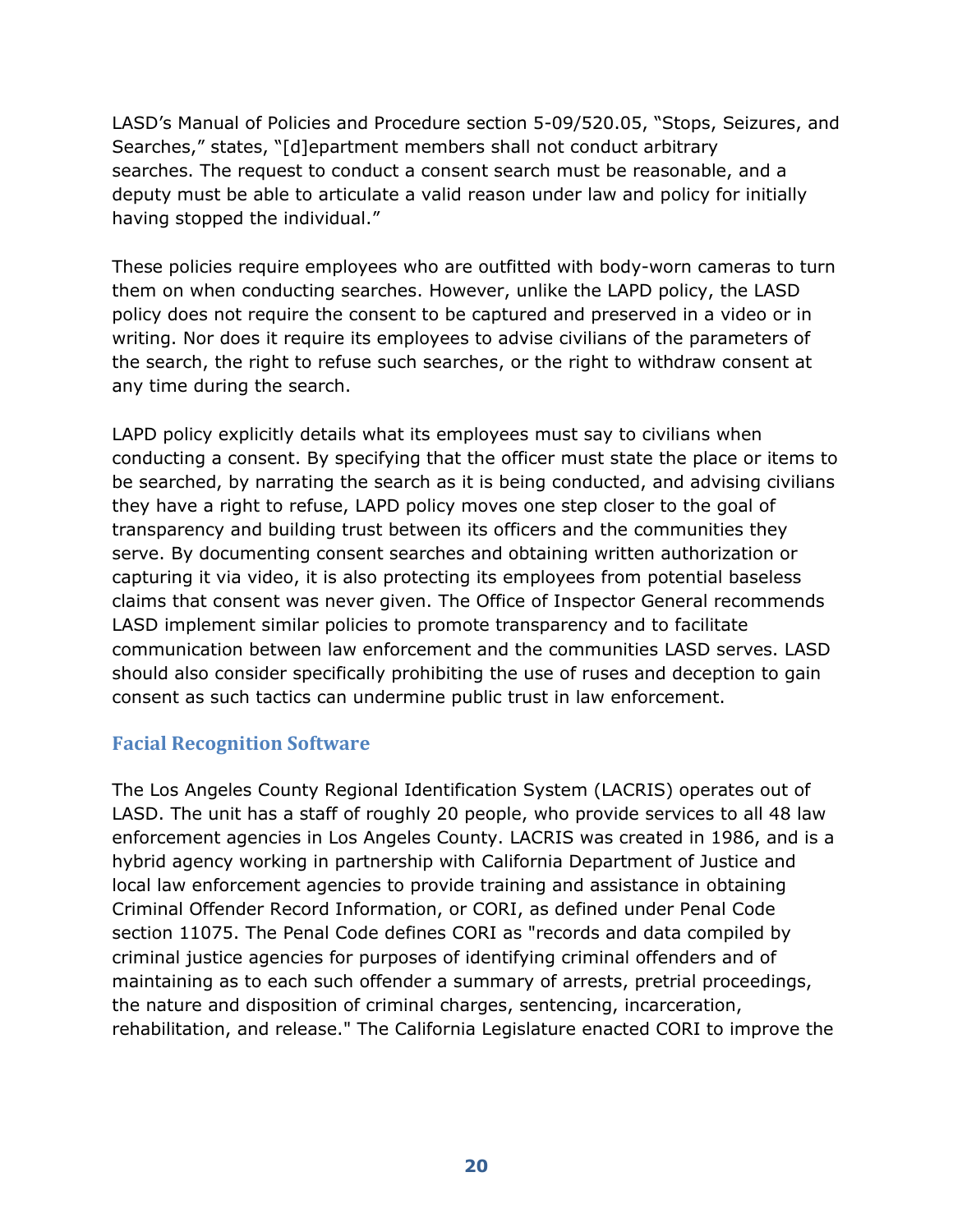accuracy and speed at which agencies could get access to such information.<sup>15</sup> "The information governed by this scheme was to come from 'criminal justice agencies,' which are defined as 'those agencies at all levels of government which perform as their principal functions… activities . . . [r]elate[d] to the apprehension, prosecution, adjudication, incarceration, or correction of criminal offenders' or '[r]elate[d] to the collection, storage, dissemination or usage of criminal offender record information.' By definition, such agencies include courts, law enforcement, prosecutors, corrections agencies, and others." For example, in Los Angeles County, LACRIS gathers suspects' biometric records including fingerprints, booking photographs, and iris information<sup>16</sup>. These biometric records are attached to a person's personal information and criminal charges. The biometric records are maintained locally and are assigned a unique reference number for each individual. LACRIS receives this information from the various law enforcement entities within Los Angeles County and acts as the local repository for the information collected by the law enforcement agencies. LACRIS forwards these biometric records and attached criminal charges to the California Department of Justice. By law, the California State Attorney General is required to maintain the security of all criminal offender records and thereby maintain the security of the LACRIS records that it receives. 17

When law enforcement seeks to retrieve such information from the Department of Justice, such as to review prior criminal history or search for possible suspects, it goes through its local point person or entity, which again in Los Angeles County would be LACRIS. LACRIS, like the other centralized local agencies in California, is tasked with aiding local law enforcement in obtaining information from the Department of Justice, training local law enforcement agencies on the laws pertaining to the confidentiality and handling of LACRIS information, and assisting with the dissemination of CORI information to parties with the legal right and need to know the information being sought. $18$ 

<sup>15</sup> Rabinowitz, Weisberg, and Pearce, "The California Criminal Justice Data Gap," Stanford Law School, April 2019. [https://law.stanford.edu/wp-content/uploads/2019/04/SCJC-DatagapReport\\_v07.pdf.](https://law.stanford.edu/wp-content/uploads/2019/04/SCJC-DatagapReport_v07.pdf)

<sup>(</sup>Accessed December 28, 2020).

<sup>&</sup>lt;sup>16</sup> Starting July 2020, Los Angeles County began to scan irises when booking individuals and use that another source of identification information. The device scans a person's irises and provides for a contactless system to identify an arrestee. The system was to be installed at "163 Livescan stations in 114 law enforcement locations throughout the county." "Los Angeles County Sheriff's Department to Deploy Iris ID Technology," IrisID, <https://www.irisid.com/los-angeles-county-sheriffs-department-to-deploy-iris-id-technology/> (Accessed February 2, 2021).

<sup>17</sup> *See* Penal Code section 11077.

<sup>&</sup>lt;sup>18</sup> Commission on Peace Officers Standards and Training and California Department of Justice,

<sup>&</sup>quot;Telecommunications Training Guide," National Criminal Justice Reference Service, May 1994. [https://www.ncjrs.gov/pdffiles1/Digitization/151234NCJRS.pdf.](https://www.ncjrs.gov/pdffiles1/Digitization/151234NCJRS.pdf) (Accessed December 28, 2020); *See* Penal Code section 11105(b) and 13300(b).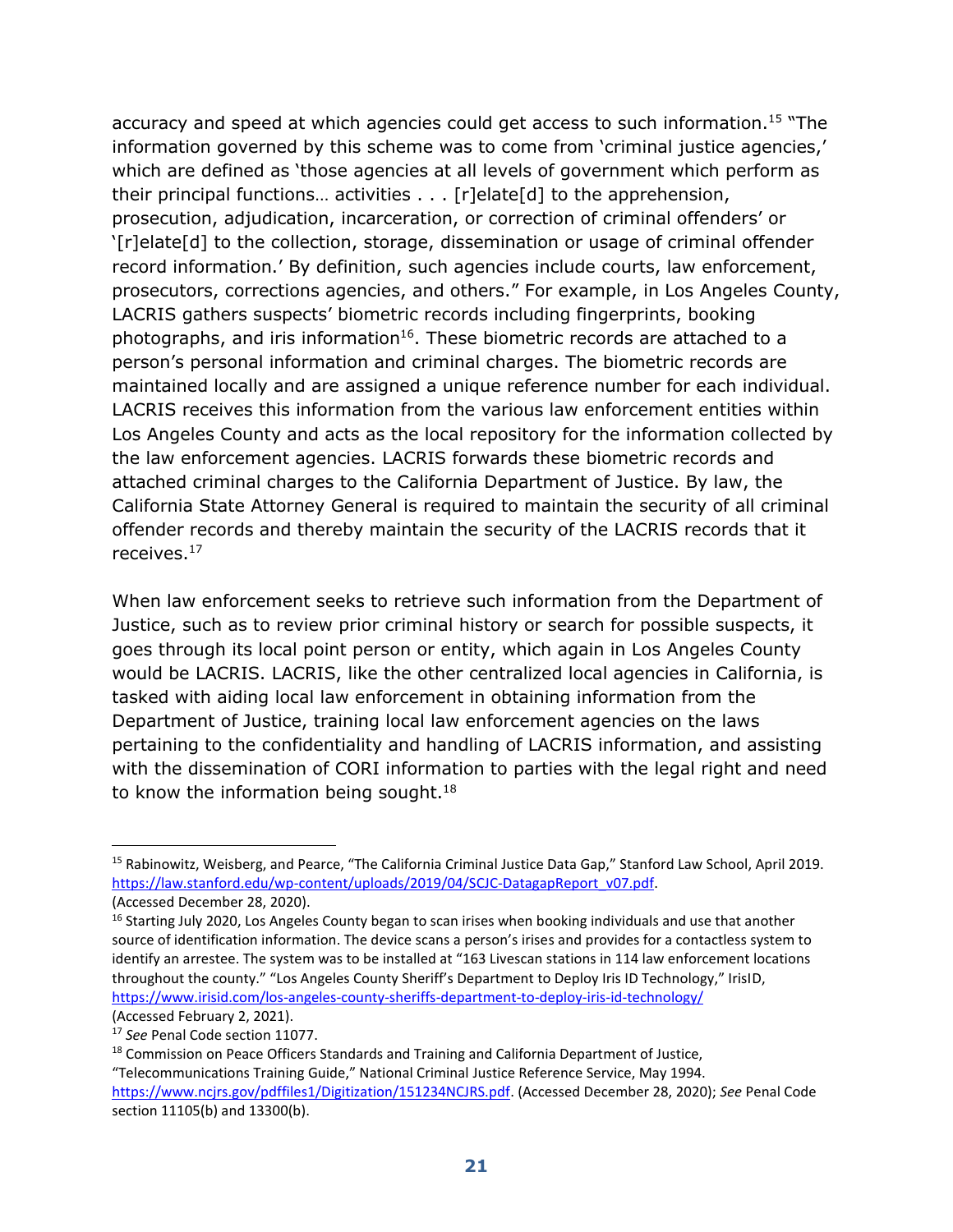Being a law enforcement officer does not automatically endow a person with the right to access CORI records. LACRIS determines the requisite training needed before such access can be given. LACRIS provides training and assistance to use the LiveScan machine, mobile fingerprinting devices, and facial recognition tools.<sup>19</sup> Violations such as viewing or requesting CORI information without completing the mandatory training, obtaining information that is beyond the scope of duties as a law enforcement agent, or tampering with the data in any other manner potentially subject the agent to criminal and civil penalties under the law.<sup>20</sup> LACRIS has its own policies which follow what the state laws dictate. Each law enforcement agency can supplement these policies and state laws by implementing policies geared towards its employees and uses, as long as the agency's policies do not violate or contradict LACRIS policies or state law.

The automated facial recognition component of CORI records and how local law enforcement agencies use such technology has come under scrutiny in recent years. To find out more about LACRIS' facial recognition services, the Office of Inspector General representatives spoke to the staff working at LACRIS. The staff described the facial recognition services as a digitized version of the old hardcopy "mugbook" historically used by police officers prior to the new digital technology. Before 2009, law enforcement agents had to manually search photographs in a hardcopy book and compare them to photographs of suspects. This new digitized system's intent was to update this manual search into a computerized, easy to use search system. To use the facial recognition system, the trained law enforcement agent scans in a picture obtained as part of an active investigation into the "Digital Mugshot System," which then compares the suspect in the crime scene photograph with photographs in the Department of Justice's database. The database then provides the agent with a list of possible persons who closely resemble the person in the crime scene photograph. The initial search usually yields approximately 243 possible suspects. The agent must visually compare these photographs to the image of the suspect. Based on the similarities and other characteristics (such as if the person has tattoos, the person's last known address, etc.), the agent can then pursue leads to track down a possible perpetrator.

The biggest change brought about by the digitized method is that a computerized algorithm compares the alleged suspect's photographs with mugshots in the computer database, whereas in the past a law enforcement agent manually thumbed through a hard copy photobook of suspects. Mugbooks do not generate the same privacy concerns as computerized records. The sheer volume of

<sup>19</sup> [https://www.lacris.org/.](https://www.lacris.org/) (Accessed December 22, 2020).

<sup>20</sup> *See* Penal Code sections 502, 11140-11144, 13301-13304, and Government Code sections 6200-6201.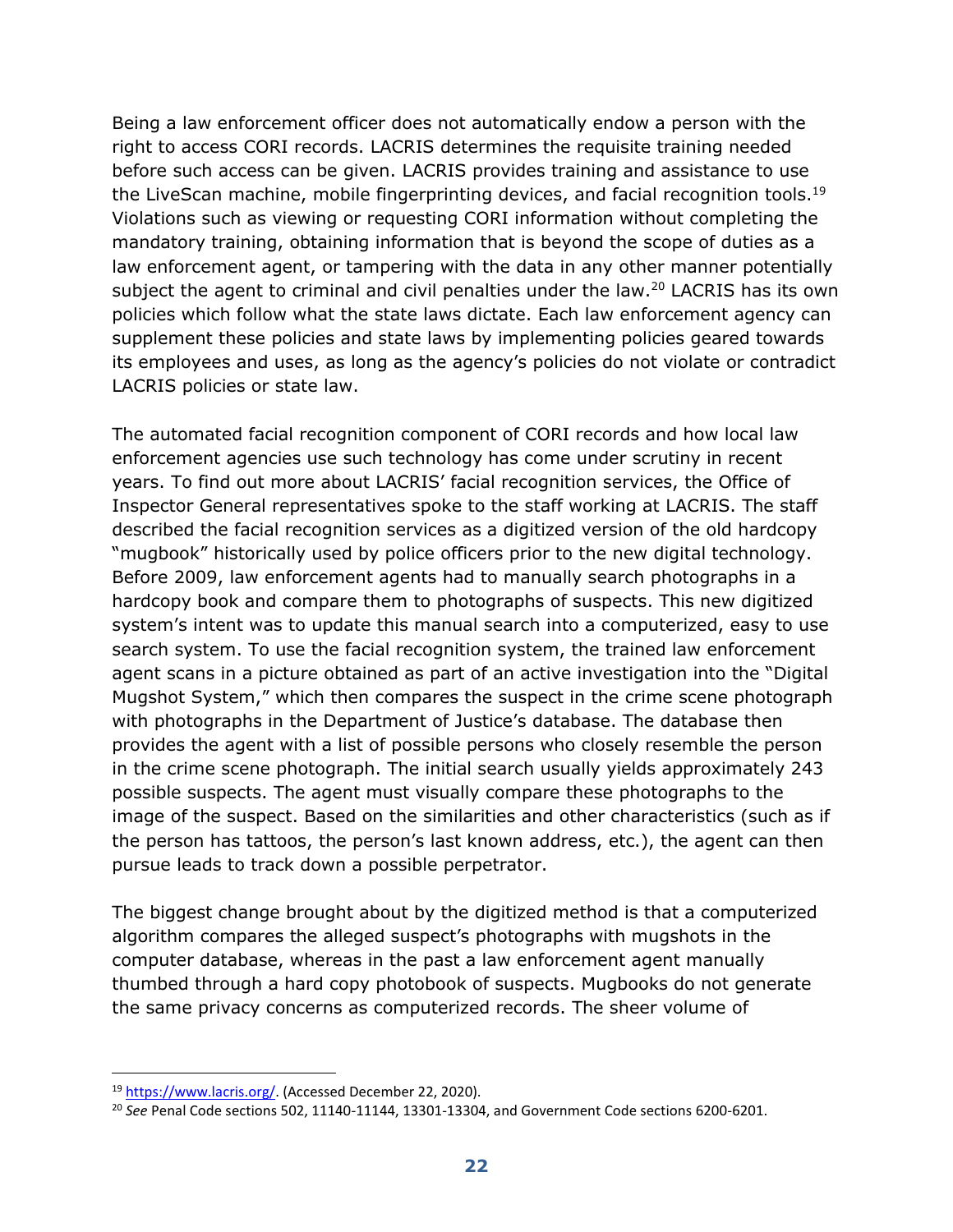photographs available to law enforcement implicates the privacy rights of many more individuals.

LACRIS representatives emphasized that this is an investigative tool that is not to be used alone nor can it be used in any court to identify any persons as the suspect. LACRIS representatives conduct random audits monthly to ensure that all agents are using LACRIS as trained and all agents who use the system have authorization to have such access.

LACRIS does not use Department of Motor Vehicle photographs or any open source photographs. Open source software programs pull photographs from all sources, including social media sources, and these photographs are not considered to be a reliable method of identification in a criminal investigation. The LACRIS' "Digital Mugshot System" only contains photographs which are maintained by the Department of Justice as outlined by state law governing CORI. The law also governs what photographs can be used to compare with photographs in the system. For example, at this time, law enforcement agents are prohibited from using stills captured from their body-worn cameras.<sup>21</sup> This means a suspect recorded on a body-worn camera, is not permitted to be scanned into the "Digital Mugshot System" to compare against possible suspects in the Department of Justice's database.

In recent months, LAPD has received criticism about its officers using third-party software for facial recognition purposes.<sup>22</sup> LACRIS representatives, who also provide services to the LAPD, are aware of LAPD employees' practice of using third-party facial recognition software. LACRIS relates that it does not use such software, does not train officers to use such software, and strongly recommends agencies not use such software because these open source software are prone to manipulation and are not as stringently maintained as the photographs in the Department of Justice's data systems.

LASD representatives stated LASD deputies are required to submit all facial recognition requests to LACRIS. LASD recognizes LACRIS as the sole, authorized database to conduct facial recognition searches. LASD has drafted new policies covering facial recognition software that are undergoing reviews by its unions. The Office of Inspector General has not seen the draft version of these policies. Since 2009, LACRIS reported LASD has used the Digital Mugshot System 27,816 times. In 2019, it was used 4,976 and in 2020, it was used 5,641 times. Given that LASD has

<sup>21</sup> *See* Penal Code section 832.19.

<sup>&</sup>lt;sup>22</sup> Richard Winton and Kevin Rector, "LAPD bars use of third-party facial recognition systems, launches review after Buzzfeed inquiry," Los Angeles Times, November 17, 2020. [LAPD bars use of third-party facial recognition systems,](https://www.latimes.com/california/story/2020-11-17/lapd-bars-outside-facial-recognition-use-as-buzzfeed-inquiry-spurs-investigation#:~:text=The%20Times%20reported%20in%20September,compared%20to%20other%20major%20cities)  [launches review after BuzzFeed inquiry -](https://www.latimes.com/california/story/2020-11-17/lapd-bars-outside-facial-recognition-use-as-buzzfeed-inquiry-spurs-investigation#:~:text=The%20Times%20reported%20in%20September,compared%20to%20other%20major%20cities) Los Angeles Times (latimes.com). (Accessed December 15, 2020).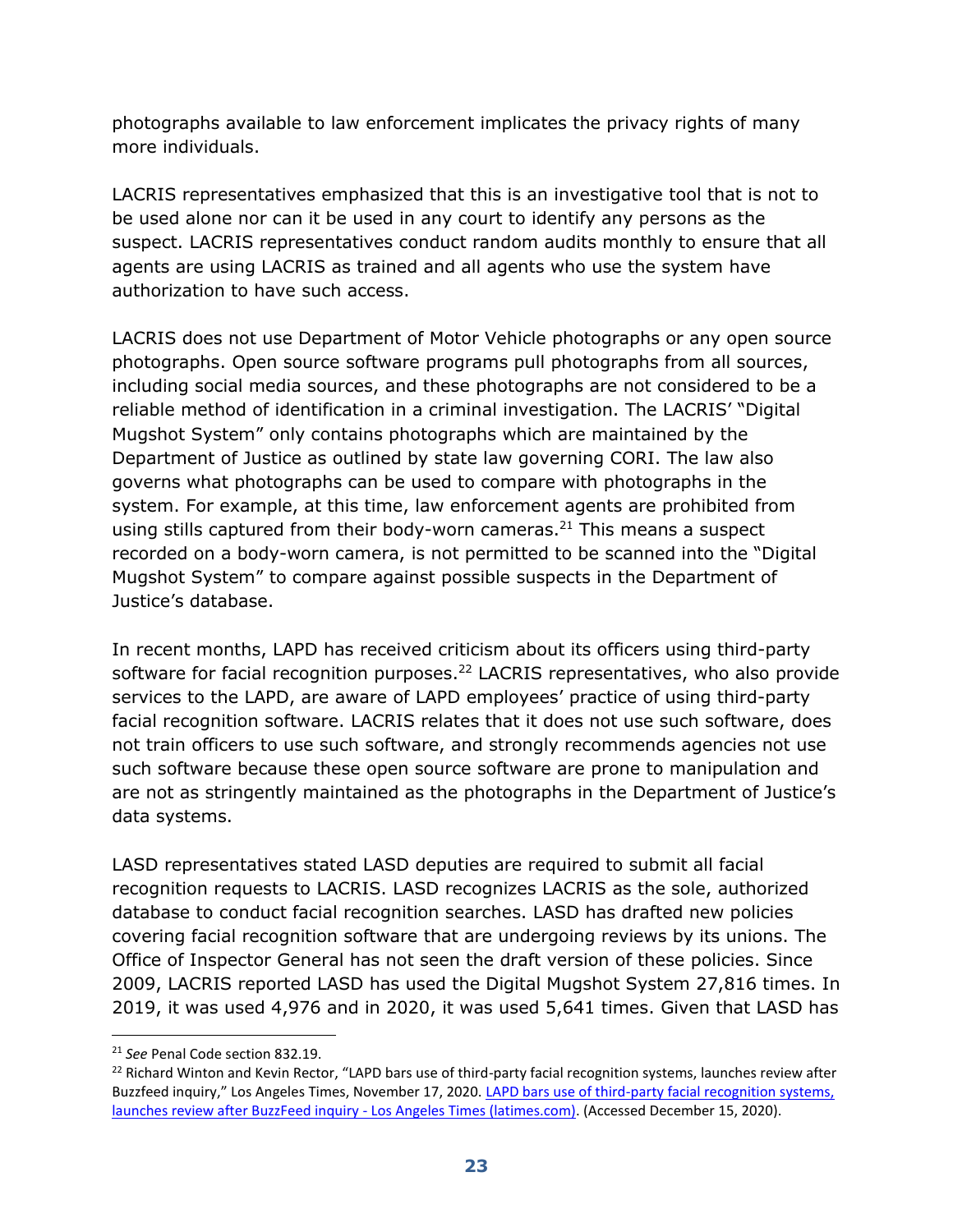used and will continue to utilize this system, the Office of Inspector General strongly recommends LASD's policies include language prohibiting deputies from utilizing photographs from or employing third-party facial recognition software. The draft policy should be provided to the Sheriff's Civilian Oversight Commission and the Office of the Inspector General for comment prior to its adoption.

## <span id="page-25-0"></span>**CUSTODY DIVISION**

## <span id="page-25-1"></span>**Handling of Prisoner Grievances**

LASD is still in the process of working on installing tablets in all jail facilities to capture information related to prisoner requests and, eventually, prisoner grievances. There are still a total of 180 installed iPads. There are 48 iPads at Century Regional Detention Facility (CRDF), 48 iPads at Men's Central Jail (MCJ), and 84 iPads at Twin Towers Correctional Facility (TTCF). LASD is reporting that all iPads in MCJ are currently down and there is insufficient staffing to complete planned upgrades. LASD reports that they are still considering moving to Windows based tablets in order to rectify compatibility issues and ease other connectivity concerns. LASD reports that prisoners have accessed the iPads to obtain information on 2,390,024 occasions between January 1, 2020, and December 31, 2020, which is 50% less than 2019.

As reported in the Office of Inspector General's January 2018 *Reform and Oversight Efforts: Los Angeles County Sheriff's Department* report, LASD implemented a policy restricting the filing of duplicate and excessive prisoner grievances.<sup>23</sup> LASD reports that between October 1, 2020, and December 31, 2020, 13 prisoners were restricted from filing 38 grievances under this policy.

#### <span id="page-25-2"></span>**In-Custody Deaths**

Between October 1, 2020, and December 31, 2020, seven individuals died while under the care and custody of LASD. The seven decedents died in the hospitals to which they had been transported.

Office of Inspector General staff attended the Custody Services Division Administrative Death Reviews for each of the seven in-custody deaths.

<sup>23</sup> *See* Los Angeles County Sheriff's Department, *Custody Division Manual*, 8-04/050.00, Duplicate or Excessive Filings of Grievances and Appeals, and Restrictions of Filing Privileges.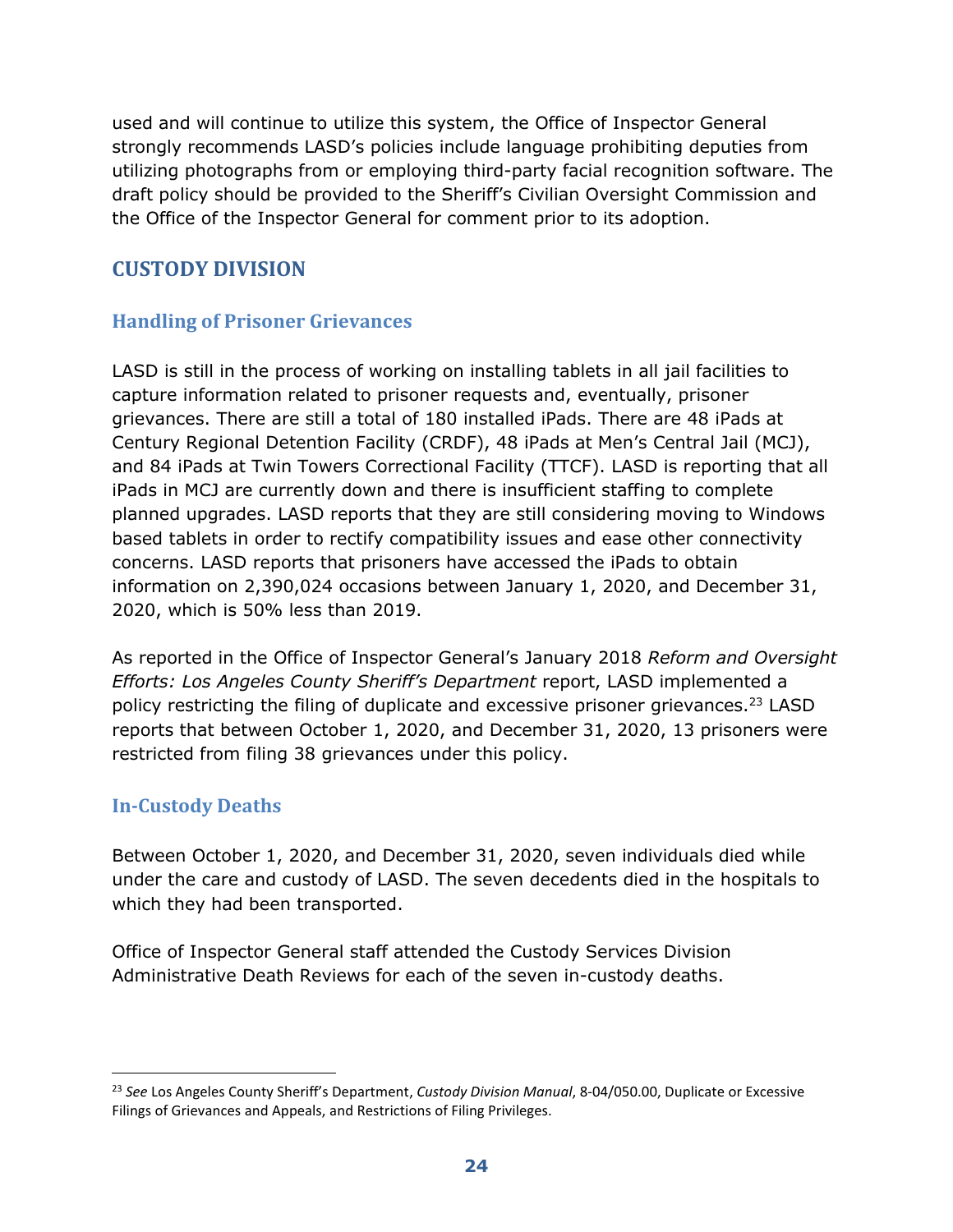The following summaries, arranged in chronological order, provide brief descriptions of each in-custody death:

On October 1, 2020, an individual died at Olive View–University of California, Los Angeles Medical Center after being transported from North County Correctional Facility (NCCF) five hours prior, for a higher level of care.

On September 30, 2020, an individual at MCJ suffered a medical emergency. Deputies and medical personnel rendered emergency aid until paramedics arrived and transported the individual to Los Angeles County/USC Medical Center (LCMC). The individual died on October 2, 2020.

On November 18, 2020, an individual died at LCMC after being transported from TTCF's Correctional Treatment Center on September 30, 2020, for a higher level of care.

On November 22, 2020, an individual died at LCMC after being transported from CRDF on October 26, 2020, for a higher level of care.

On November 19, 2020, an individual at MCJ was reportedly discovered unresponsive by deputies. Deputies and medical personnel rendered emergency aid until paramedics arrived and transported the individual to LCMC. The individual died on November 26, 2020.

On December 3, 2020, an individual died at LCMC after being transported from TTCF's Correctional Treatment Center on October 31, 2020, for a higher level of care.

On December 18, 2020, an individual was reportedly discovered by deputies in a cell at MCJ during what was described as a suicide attempt. Deputies and medical personnel rendered emergency aid until paramedics arrived and transported the individual to LCMC. The individual died on December 22, 2020.

#### <span id="page-26-0"></span>**Other Deaths**

Between October 1, 2020, and December 31, 2020, two individuals died under circumstances which do not fit within the current categorical definition of in-custody deaths but were under the care and custody of LASD when the condition which resulted in their deaths first became apparent.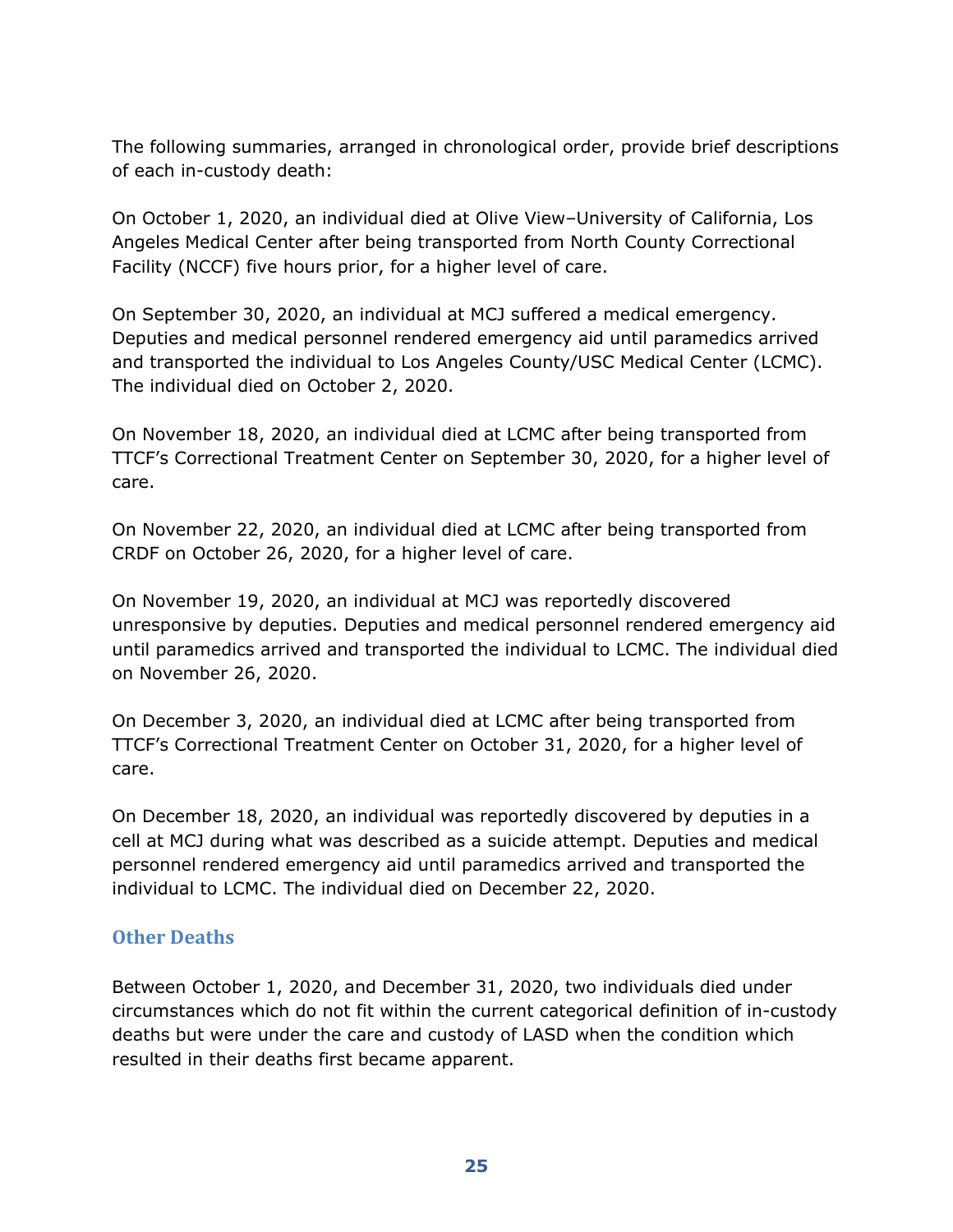Office of Inspector General staff attended the Custody Services Division Administrative Death Reviews for each of these deaths.

The following summaries provide a brief description of the circumstances surrounding these deaths:

On October 6, 2020, an individual at TTCF was reportedly discovered unresponsive by a prisoner. Deputies and medical personnel arrived and rendered emergency aid until paramedics arrived and transported the individual to LCMC. This incident was later reported to be a suicide attempt. The individual was compassionately released on November 9, 2020 and died on November 10, 2020.

On October 14, 2020, an individual at Pitchess Detention Center North (PDC-North) was transported to Henry Mayo Newhall Hospital for a higher level of care. The individual was compassionately released on October 30, 2020 and died on November 9, 2020.



#### **Comparison to Prior Years**

The number of in-custody deaths the Office of Inspector General reports may vary slightly from historical data provided by LASD because LASD identifies in-custody deaths by custody status and the location of an individual's death.